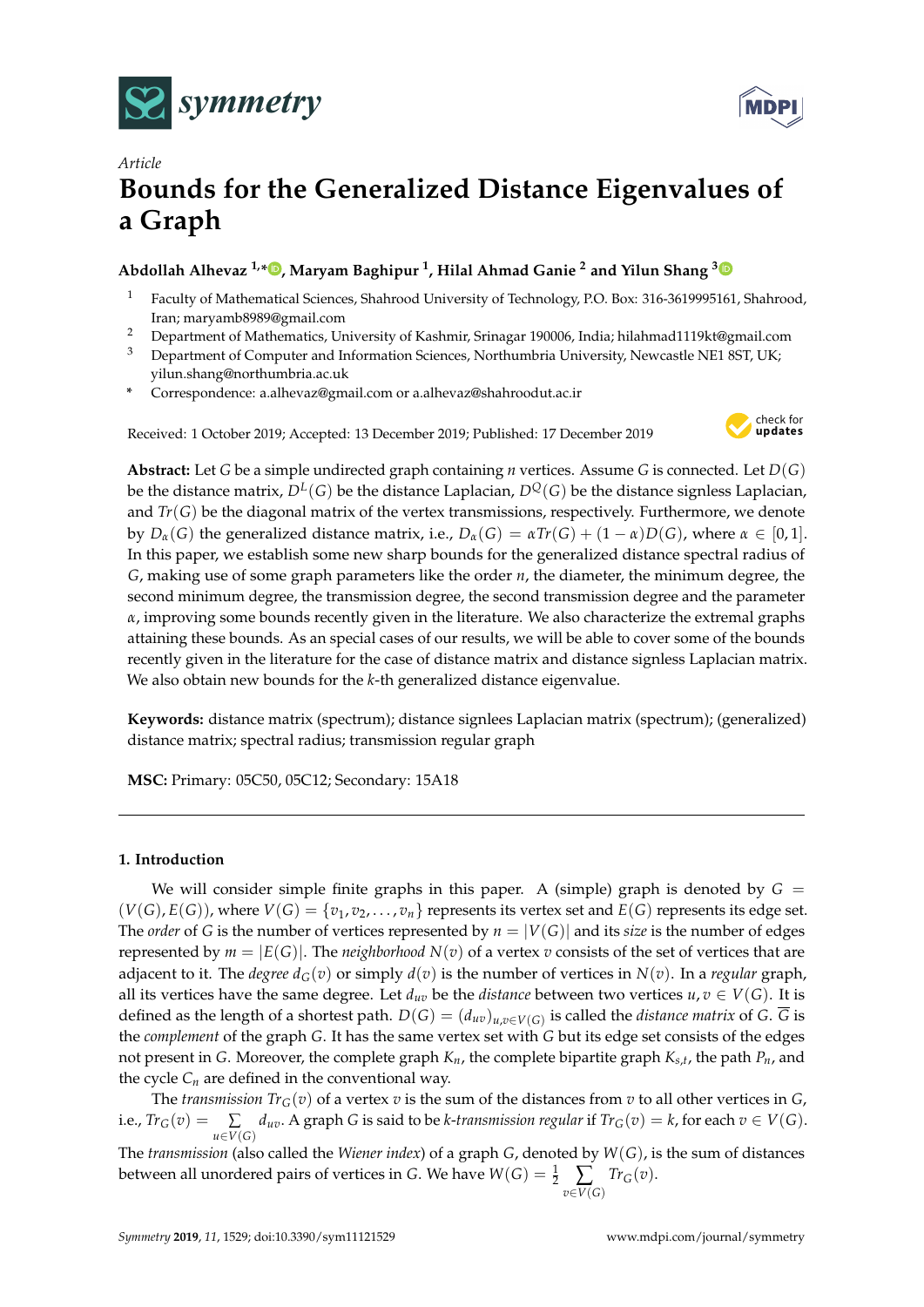For a vertex  $v_i \in V(G)$ ,  $Tr_G(v_i)$  is also referred to as the *transmission degree*, or shortly  $Tr_i$ . The sequence of transmission degrees  $\{Tr_1, Tr_2, \ldots, Tr_n\}$  is the *transmission degree sequence* of the graph.  $T_i =$ *n* ∑ *j*=1  $d_{ij}$ Tr<sub>j</sub> is called the second transmission degree of  $v_i$ .

Distance matrix and its spectrum has been studied extensively in the literature, see e.g., [\[6\]](#page-15-0). Compared to adjacency matrix, distance matrix encapsulates more information such as a wide range of walk-related parameters, which can be applicable in thermodynamic calculations and have some biological applications in terms of molecular characterization. It is known that embedding theory and molecular stability have to do with graph distance matrix.

Almost all results obtained for the distance matrix of trees were extended to the case of weighted trees by Bapat [\[12\]](#page-15-1) and Bapat et al. [\[13\]](#page-15-2). Not only different classes of graphs but the definition of distance matrix has been extended. Indeed, Bapat et al. [\[14\]](#page-15-3) generalized the concept of the distance matrix to that of *q*-analogue of the distance matrix. Let  $Tr(G) = diag(Tr_1, Tr_2, \ldots, Tr_n)$  be the diagonal matrix of vertex transmissions of *G*. The works [\[7](#page-15-4)[–9\]](#page-15-5) introduced the distance Laplacian and the distance signless Laplacian matrix for a connected graph *G*. The matrix  $D^L(G) = Tr(G) - D(G)$  is referred to as the *distance Laplacian matrix* of *G*, while the matrix  $D^Q(G) = Tr(G) + D(G)$  is the *distance signless Laplacian matrix* of *G*. Spectral properties of *D*(*G*) and *DQ*(*G*) have been extensively studied since then.

Let *A* be the adjacency matrix and  $Deg(G) = diag(d_1, d_2, \ldots, d_n)$  be the degree matrix *G*.  $Q(G)$  =  $Deg(G) + A$  is the *signless Laplacian matrix* of *G*. This matrix has been put forth by Cvetkovic in [\[16\]](#page-15-6) and since then studied extensively by many researchers. For detailed coverage of this research see [\[17](#page-15-7)[–20\]](#page-15-8) and the references therein. To digging out the contribution of these summands in *Q*(*G*), Nikiforov in [\[33\]](#page-16-0) proposed to study the *α*-*adjacency matrix*  $A_\alpha(G)$  of a graph *G* given by  $A_\alpha(G)$  =  $\alpha$  Deg(*G*) +  $(1 - \alpha)A$ , where  $\alpha \in [0, 1]$ . We see that  $A_{\alpha}(G)$  is a convex combination of the matrices *A* and Deg(*G*). Since  $A_0(G) = A$  and  $2A_{1/2}(G) = Q(G)$ , the matrix  $A_\alpha(G)$  can underpin a unified theory of *A* and  $Q(G)$ . Motivated by [\[33\]](#page-16-0), Cui et al. [\[15\]](#page-15-9) introduced the convex combinations  $D_{\alpha}(G)$  of *Tr*(*G*) and *D*(*G*). The matrix  $D_{\alpha}(G) = \alpha Tr(G) + (1 - \alpha)D(G)$ ,  $0 \le \alpha \le 1$ , is called *generalized distance matrix* of *G*. Therefore the generalized distance matrix can be applied to the study of other less general constructions. This not only gives new results for several matrices simultaneously, but also serves the unification of known theorems.

Since the matrix  $D_{\alpha}(G)$  is real and symmetric, its eigenvalues can be arranged as:  $\partial_1 \geq \partial_2 \geq$ · · · ≥ *∂n*, where *∂*<sup>1</sup> is referred to as the *generalized distance spectral radius* of *G*. For simplicity, *∂*(*G*) is the shorthand for *∂*1(*G*). By the Perron-Frobenius theorem, *∂*(*G*) is unique and it has a unique *generalized distance Perron vector, X*, which is positive. This is due to the fact that  $D_\alpha(G)$  is non-negative and irreducible.

A column vector  $X = (x_1, x_2, \dots, x_n)^T \in \mathbb{R}^n$  is a function defined on  $V(G)$ . We have  $X(v_i) = x_i$ for all *i*. Moreover,

$$
X^{T}D_{\alpha}(G)X = \alpha \sum_{i=1}^{n} Tr(v_{i})x_{i}^{2} + 2(1 - \alpha) \sum_{1 \leq i < j \leq n} d(v_{i}, v_{j})x_{i}x_{j},
$$

and  $\lambda$  has an eigenvector *X* if and only if  $X \neq 0$  and

$$
\lambda x_v = \alpha Tr(v_i)x_i + (1 - \alpha) \sum_{j=1}^n d(v_i, v_j)x_j.
$$

They are often referred to as the  $(\lambda, x)$ -*eigenequations* of *G*. If  $X \in \mathbb{R}^n$  has at least one non-negative element and it is normalized, then in the light of the Rayleigh's principle, it can be seen that

$$
\partial(G) \geq X^T D_{\alpha}(G) X,
$$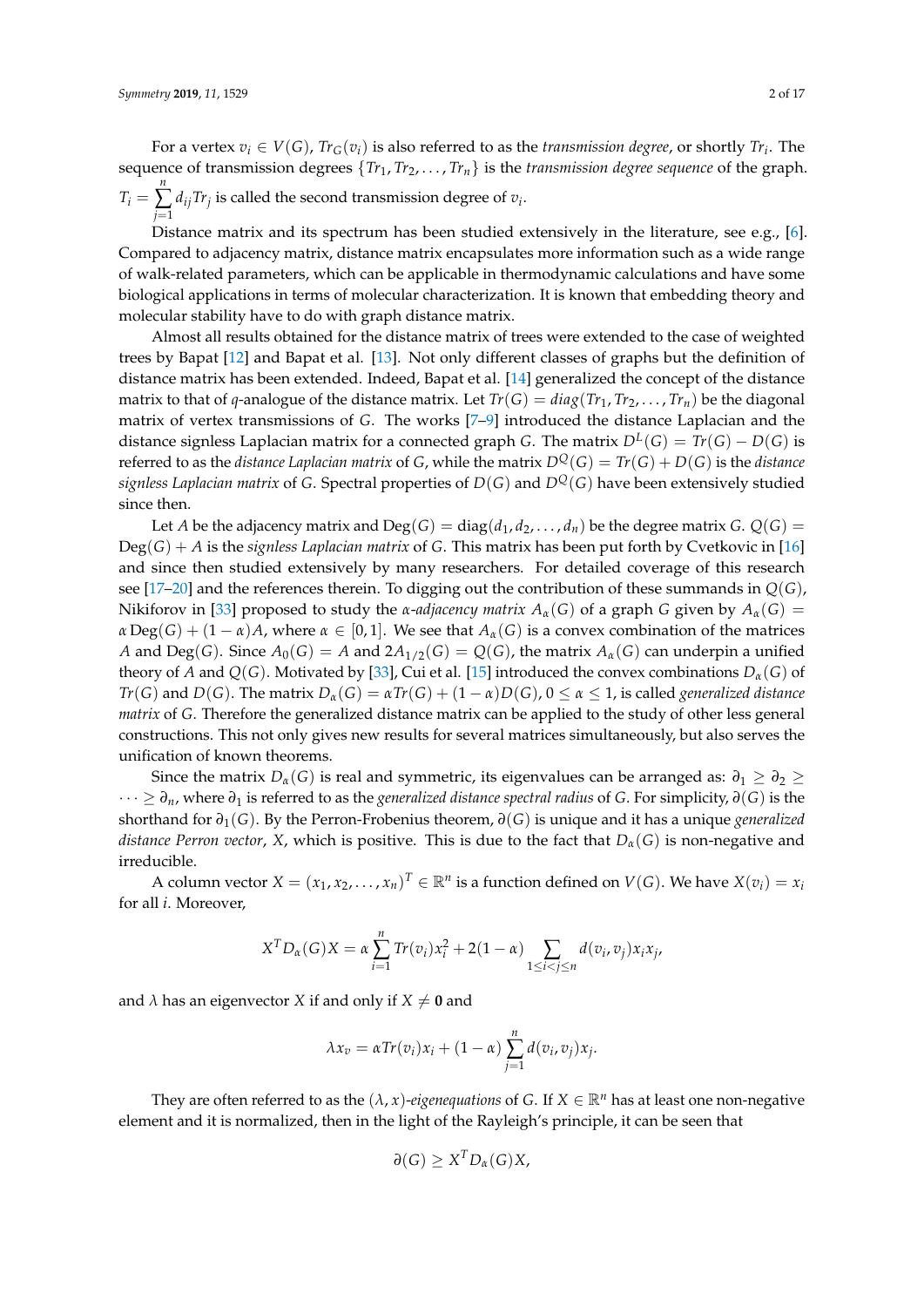where the equality holds if and only if *X* becomes the generalized distance Perron vector of *G*.

Spectral graph theory has been an active research field for the past decades, in which for example distance signless Laplacian spectrum has been intensively explored. The work [\[41\]](#page-16-1) identified the graphs with minimum distance signless Laplacian spectral radius among some special classes of graphs. The unique graphs with minimum and second-minimum distance signless Laplacian spectral radii among all bicyclic graphs of the same order are identified in [\[40\]](#page-16-2). In [\[24\]](#page-15-10), the authors show some bounding inequalities for distance signless Laplacian spectral radius by utilizing vertex transmissions. In [\[26\]](#page-15-11), chromatic number is used to derive a lower bound for distance signless Laplacian spectral radius. The distance signless Laplacian spectrum has varies connections with other interesting graph topics such as chromatic number [\[10\]](#page-15-12); domination and independence numbers [\[21\]](#page-15-13), Estrada indices [\[4](#page-15-14)[,5](#page-15-15)[,22](#page-15-16)[,23](#page-15-17)[,34](#page-16-3)[–36,](#page-16-4)[38\]](#page-16-5), cospectrality [\[11](#page-15-18)[,42\]](#page-16-6), multiplicity of the distance (signless) Laplacian eigenvalues [\[25,](#page-15-19)[29,](#page-15-20)[30\]](#page-16-7) and many more, see e.g., [\[1–](#page-14-0)[3](#page-15-21)[,27](#page-15-22)[,28,](#page-15-23)[32\]](#page-16-8).

The rest of the paper is organized as follows. In Section [2,](#page-2-0) we obtain some bounds for the generalized distance spectral radius of graphs using the diameter, the order, the minimum degree, the second minimum degree, the transmission degree, the second transmission degree and the parameter *α*. We then characterize the extremal graphs. In Section [3,](#page-8-0) we are devoted to derive new upper and lower bounds for the *k*-th generalized distance eigenvalue of the graph *G* using signless Laplacian eigenvalues and the *α*-adjacency eigenvalues.

#### <span id="page-2-0"></span>**2. Bounds on Generalized Distance Spectral Radius**

In this section, we obtain bounds for the generalized distance spectral radius, in terms of the diameter, the order, the minimum degree, the second minimum degree, the transmission degree, the second transmission degree and the parameter *α*.

The following lemma can be found in [\[31\]](#page-16-9).

**Lemma 1.** If *A* is an  $n \times n$  non-negative matrix with the spectral radius  $\lambda(A)$  and row sums  $r_1, r_2, \ldots, r_n$ , *then*

$$
\min_{1 \le i \le n} r_i \le \lambda(A) \le \max_{1 \le i \le n} r_i.
$$

*Moreover, if A is irreducible, then both of the equalities holds if and only if the row sums of A are all equal.*

The following gives an upper bound for *∂*(*G*), in terms of the order *n*, the diameter *d* and the minimum degree *δ* of the graph *G*.

<span id="page-2-3"></span>**Theorem 1.** *Let G be a connected graph of order n having diameter d and minimum degree δ. Then*

<span id="page-2-2"></span>
$$
\partial(G) \le dn - \frac{d(d-1)}{2} - 1 - \delta(d-1),
$$
 (1)

*with equality if and only if G is a regular graph with diameter*  $\leq$  2.

**Proof.** First, it is easily seen that,

<span id="page-2-1"></span>
$$
Tr_p = \sum_{j=1}^{n} d_{jp} \leq d_p + 2 + 3 + \dots + (d - 1) + d(n - 1 - d_p - (d - 2))
$$
  
=  $dn - \frac{d(d - 1)}{2} - 1 - d_p(d - 1)$ , for all  $p = 1, 2, ..., n$ . (2)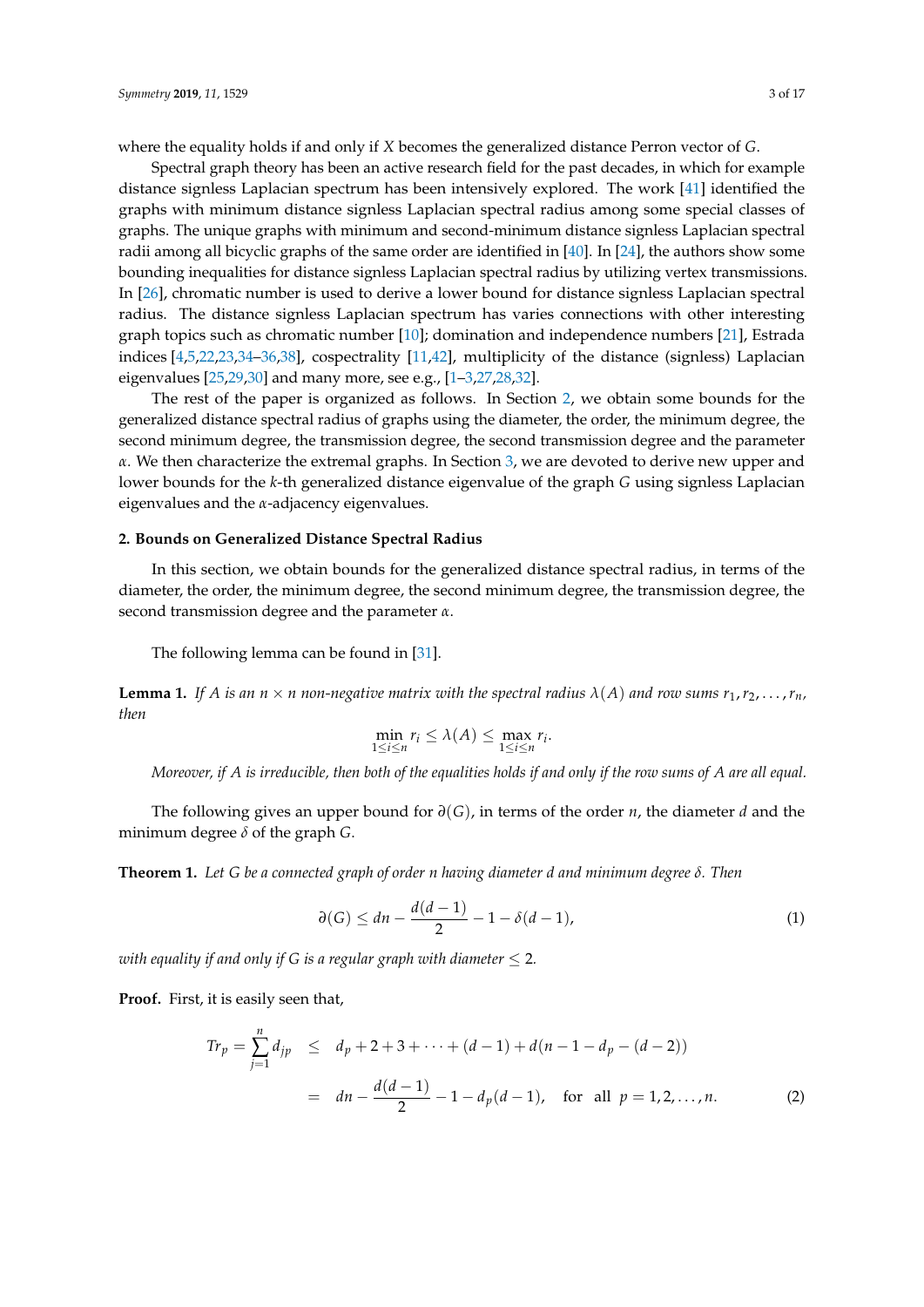Let  $Tr_{max} = max\{Tr_G(v_i) : 1 \le i \le n\}$ . For a matrix *A* denote  $\lambda(A)$  its largest eigenvalue. We have

<span id="page-3-0"></span>
$$
\begin{array}{rcl} \partial(G) & = & \lambda \Big( \alpha(Tr(G)) + (1 - \alpha)D(G) \Big) \\ & \leq & \alpha \lambda \big( Tr(G) \big) + (1 - \alpha) \lambda \big( D(G) \big) \\ & \leq & \alpha Tr_{max} + (1 - \alpha) Tr_{max} = Tr_{max} .\end{array}
$$

Applying Equation [\(2\)](#page-2-1), the inequality follows.

Suppose that *G* is regular graph with diameter less than or equal to two, then all coordinates of the generalized distance Perron vector of *G* are equal. If  $d = 1$ , then  $G \cong K_n$  and  $\partial = n - 1$ . Thus equality in [\(1\)](#page-2-2) holds. If  $d = 2$ , we get  $\partial(G) = d_i + 2(n - 1 - d_i) = 2n - 2 - d_i$ , and the equality in (1) holds. Note that the equality in [\(1\)](#page-2-2) holds if and only if all coordinates the generalized distance Perron vector are equal, and hence  $D_{\alpha}(G)$  has equal row sums.

Conversely, suppose that equality in [\(1\)](#page-2-2) holds. This will force inequalities above to become equations. Then we get  $Tr_1 = Tr_2 = \cdots = Tr_n = Tr_{\text{max}}$ , hence all the transmissions of the vertices are equal and so *G* is a transmission regular graph. If  $d \geq 3$ , then from the above argument, for every vertex  $v_i$ , there is exactly one vertex  $v_j$  with  $d_G(v_i, v_j) = 2$ , and thus  $d = 3$ , and for a vertex  $v_s$  of eccentricity 2,

$$
\partial(G)x_s = d_s x_s + 2(n-1-d_s)x_s = \left(3n - \frac{3(3-1)}{2} - 1 - d_s(3-1)\right)x_s,
$$

implying that  $d_s = n - 2$ , giving that  $G = P_4$ . But the  $D_\alpha(P_4)$  is not transmission regular graph. Therefore, *G* turns out to be regular and its diameter can not be greater than 2.  $\Box$ 

Taking  $\alpha = \frac{1}{2}$  in Theorem [1,](#page-2-3) we immediately get the following bound for the distance signless Laplacian spectral radius *ρ Q*  $\frac{Q}{1}(G)$ , which was proved recently in [\[27\]](#page-15-22).

**Corollary 1.** ([\[27\]](#page-15-22), Theorem 2.6) Let *G* be a connected graph of order  $n \geq 3$ , with minimum degree  $\delta_1$ , second *minimum degree*  $δ<sub>2</sub>$  *and diameter d. Then* 

$$
\rho_1^Q(G) \le 2dn - d(d-1) - 2 - (\delta_1 + \delta_2)(d-1),
$$

*with equality if and only if G is (transmission) regular graph of diameter*  $d \leq 2$ *.* 

**Proof.** As  $2D_{\frac{1}{2}}(G) = D^Q(G)$ , letting  $\delta = \delta_1$  in Theorem [1,](#page-2-3) we have

$$
\rho_1^Q(G) = 2\partial(G) \le 2dn - d(d-1) - 2 - 2\delta_1(d-1) \le 2dn - d(d-1) - 2 - (\delta_1 + \delta_2)(d-1),
$$

and the result follows.  $\square$ 

Next, the generalized distance spectral radius *∂*(*G*) of a connected graph and its complement is characterized in terms of a Nordhaus-Gaddum type inequality.

**Corollary 2.** *Let G be a graph of order n, such that both G and its complement G are connected. Let δ and* ∆ *be the minimum degree and the maximum degree of G*, *respectively. Then*

$$
\partial(G) + \partial(\overline{G}) \le 2nk - (t-1)(t+n+\delta-\Delta-1) - 2,
$$

*where k* =  $\max\{d, \overline{d}\}, t = \min\{d, \overline{d}\}$  *and*  $d, \overline{d}$  *are the diameters of G and*  $\overline{G}$ *, respectively.*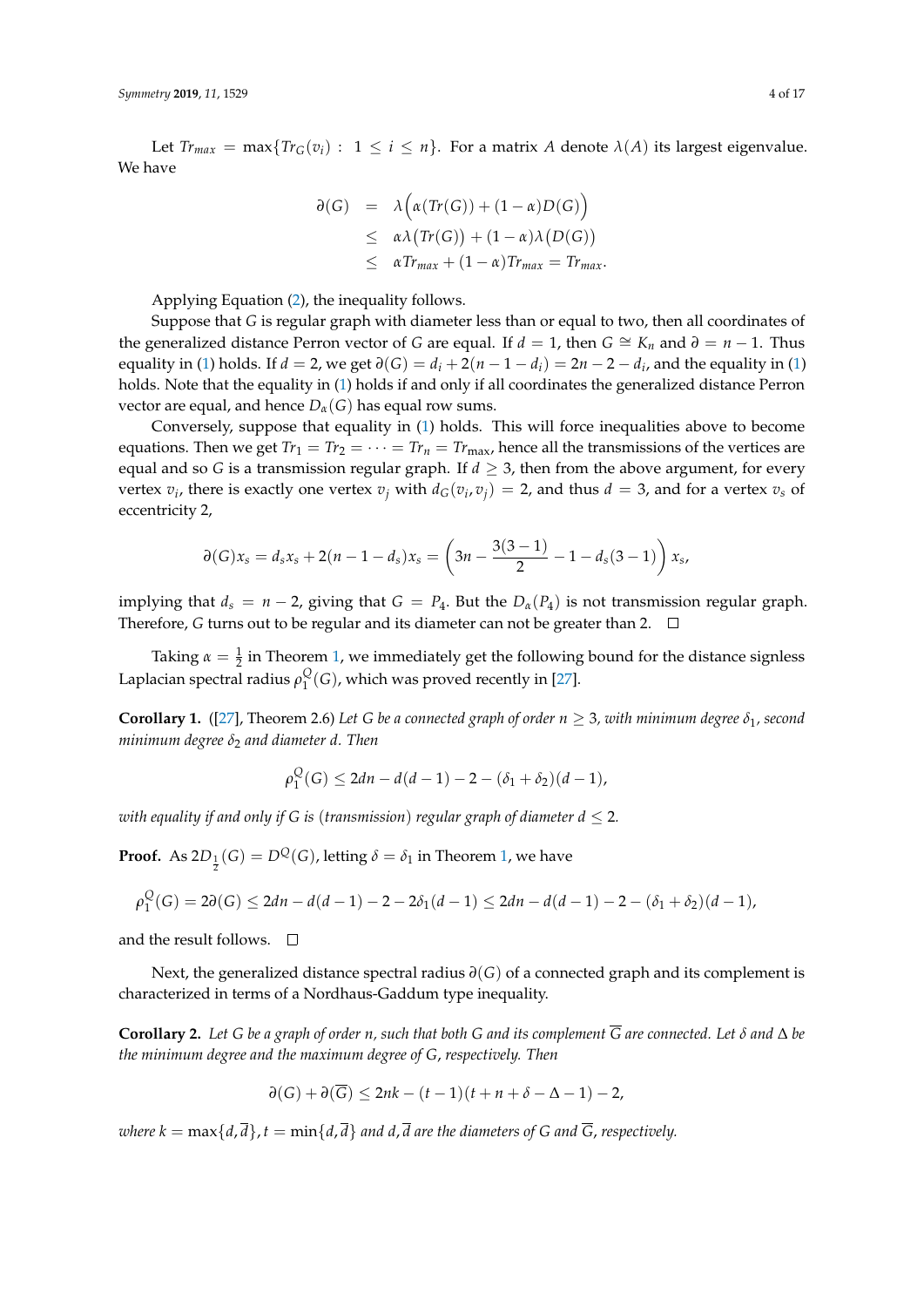**Proof.** Let  $\overline{\delta}$  denote the minimum degree of  $\overline{G}$ . Then  $\overline{\delta} = n - 1 - \Delta$ , and by Theorem [1,](#page-2-3) we have

$$
\begin{array}{lcl} \partial(G) + \partial(\overline{G}) & \leq & dn - \frac{d(d-1)}{2} - 1 - \delta(d-1) + \bar{d}n - \frac{\bar{d}(\bar{d}-1)}{2} - 1 - \bar{\delta}(\bar{d}-1) \\ & = & n(d+\bar{d}) - \frac{1}{2}(d(d-1) + \bar{d}(\bar{d}-1)) - 2 - \delta(d-1) - (n-1-\Delta)(\bar{d}-1) \\ & \leq & 2nk - (t-1)(t+n+\delta-\Delta-1) - 2. \end{array}
$$

 $\Box$ 

The following gives an upper bound for  $\partial(G)$ , in terms of the order *n*, the minimum degree  $\delta = \delta_1$ and the second minimum degree  $\delta_2$  of the graph *G*.

<span id="page-4-2"></span>**Theorem 2.** Let G be a connected graph of order *n* having minimum degree  $\delta_1$  and second minimum degree  $\delta_2$ . *Then for s* =  $\delta_1 + \delta_2$ *, we have* 

$$
\partial(G) \le \frac{\alpha \Psi + \sqrt{\alpha^2 \Psi^2 + 4(1 - 2\alpha)\Theta}}{2},\tag{3}
$$

 $where \,\Theta = \left(dn - \frac{d(d-1)}{2} - 1 - \delta_1(d-1)\right)\left(dn - \frac{d(d-1)}{2} - 1 - \delta_2(d-1)\right)$  and  $\Psi = 2dn - d(d-1) - 2 - 1$ *s*(*d* − 1). *Also equality holds if and only if G is a regular graph with diameter at most two.*

**Proof.** Let  $X = (x_1, x_2, \dots, x_n)^T$  be the generalized distance Perron vector of graph *G* and let  $x_i =$  $\max\{x_k|k=1,2,\ldots,n\}$  and  $x_j = \max_{k\neq i}\{x_k|k=1,2,\ldots,n\}$ . From the *i*th equation of  $D_\alpha(G)X =$ *∂*(*G*)*X*, we obtain

<span id="page-4-0"></span>
$$
\partial x_i = \alpha Tr_i x_i + (1 - \alpha) \sum_{k=1, k \neq i}^n d_{ik} x_k \leq \alpha Tr_i x_i + (1 - \alpha) Tr_i x_j.
$$
 (4)

Similarly, from the *j*th equation of  $D_{\alpha}(G)X = \partial(G)X$ , we obtain

<span id="page-4-1"></span>
$$
\partial x_j = \alpha Tr_j x_j + (1 - \alpha) \sum_{k=1, k \neq j}^n d_{jk} x_k \leq \alpha Tr_j x_j + (1 - \alpha) Tr_j x_i.
$$
 (5)

Now, by [\(2\)](#page-2-1), we have,

$$
\left(\partial - \alpha \left(dn - \frac{d(d-1)}{2} - 1 - d_i(d-1)\right)\right) x_i \le (1 - \alpha) \left(dn - \frac{d(d-1)}{2} - 1 - d_i(d-1)\right) x_j
$$
  

$$
\left(\partial - \alpha \left(dn - \frac{d(d-1)}{2} - 1 - d_j(d-1)\right)\right) x_j \le (1 - \alpha) \left(dn - \frac{d(d-1)}{2} - 1 - d_j(d-1)\right) x_i.
$$

Multiplying the corresponding sides of these inequalities and using the fact that  $x_k > 0$  for all  $k$ , we obtain

$$
\partial^2 - \alpha(2dn - d(d-1) - 2 - (d-1)(d_i + d_j))\partial - (1 - 2\alpha)\xi_i\xi_j \leq 0,
$$

where  $\xi_l = dn - \frac{d(d-1)}{2} - 1 - d_l(d-1)$ ,  $l = i, j$ , which in turn gives

$$
\partial(G) \leq \frac{\alpha(2dn - d(d-1) - 2 - s(d-1)) + \sqrt{\alpha^2(2dn - d(d-1) - 2 - s(d-1))^2 + 4(1-2\alpha)\Theta}}{2}.
$$

Now, using  $d_i + d_j \geq \delta_1 + \delta_2$ , the result follows.

Suppose that equality occurs in [\(3\)](#page-3-0), then equality occurs in each of the above inequalities. If equality occurs in [\(4\)](#page-4-0) and [\(5\)](#page-4-1), the we obtain  $x_i = x_k$ , for all  $k = 1, 2, ..., n$  giving that G is a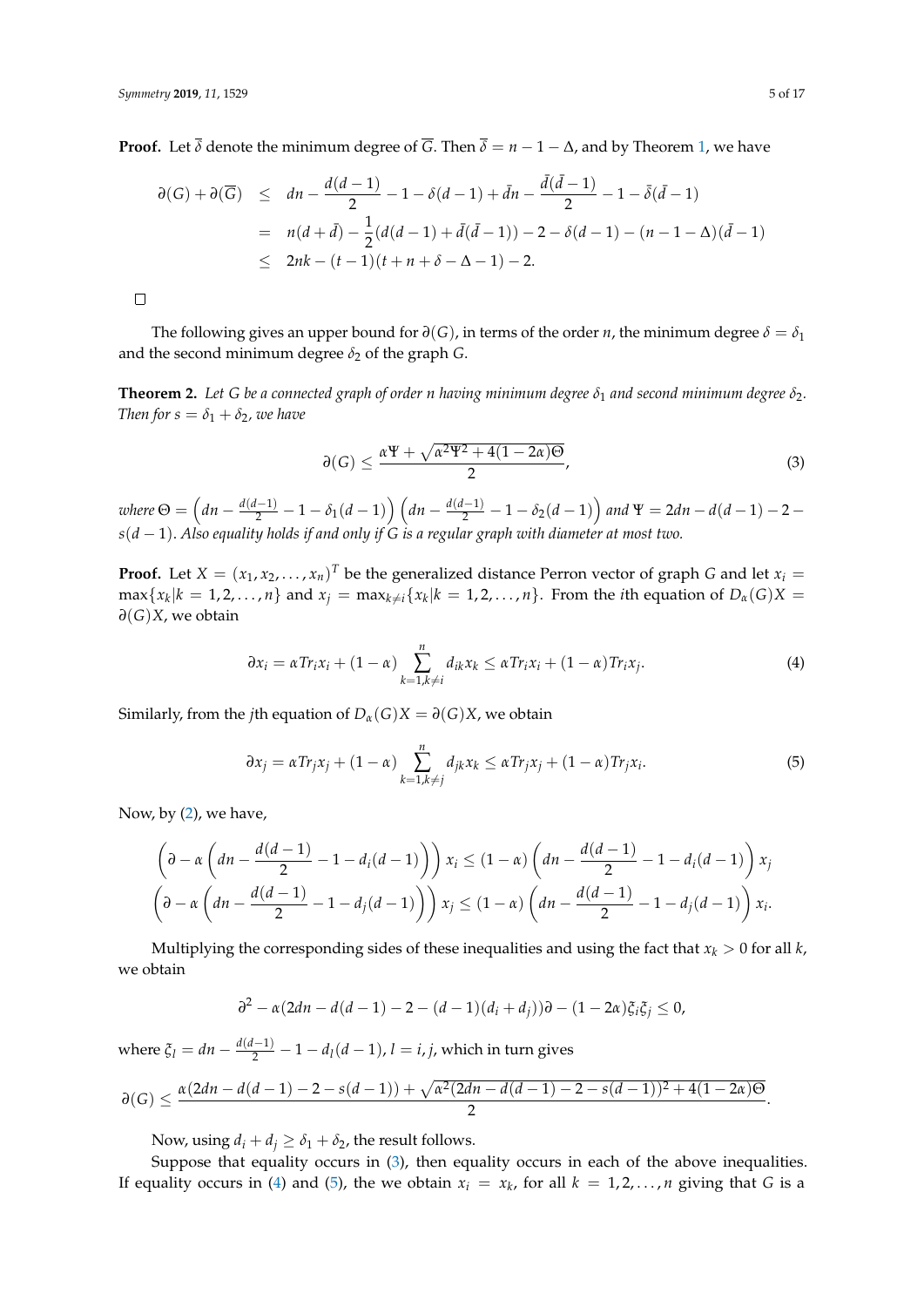transmission regular graph. Also, equality in [\(2\)](#page-2-1), similar to that of Theorem [1,](#page-2-3) gives that *G* is a graph of diameter at most two and equality in  $d_i + d_j \geq \delta_1 + \delta_2$  gives that *G* is a regular graph. Combining all these it follows that equality occurs in [\(3\)](#page-3-0) if *G* is a regular graph of diameter at most two.

Conversely, if *G* is a connected  $\delta$ -regular graph of diameter at most two, then  $\partial(G) = Tr_i$  $dn - \frac{d(d-1)}{2} - 1 - d_i(d-1)$ . Also

$$
\frac{\alpha(2dn - d(d-1) - 2 - s(d-1)) + \sqrt{\alpha^2(2dn - d(d-1) - 2 - s(d-1))^2 + 4(1 - 2\alpha)\Theta}}{2}
$$
\n
$$
= \frac{\alpha(2dn - d(d-1) - 2 - s(d-1)) + (2dn - d(d-1) - 2 - s(d-1))(1 - \alpha)}{2}
$$
\n
$$
= dn - \frac{d(d-1)}{2} - 1 - \delta(d-1) = \partial(G).
$$

That completes the proof.  $\square$ 

**Remark 1.** *For any connected graph G of order n having minimum degree δ, the upper bound given by Theorem [2](#page-4-2) is better than the upper bound given by Theorem [1.](#page-2-3) As*

$$
\frac{\alpha(2dn - d(d-1) - 2 - s(d-1)) + \sqrt{\alpha^2(2dn - d(d-1) - 2 - s(d-1))^2 + 4(1 - 2\alpha)\Theta}}{2},
$$
\n
$$
\leq \frac{\alpha(2dn - d(d-1) - 2 - 2\delta(d-1)) + \sqrt{\alpha^2(2dn - d(d-1) - 2 - 2\delta(d-1))^2 + 4(1 - 2\alpha)\Phi}}{2},
$$
\n
$$
= \frac{\alpha(2dn - d(d-1) - 2 - 2\delta(d-1)) + (2dn - d(d-1) - 2 - 2\delta(d-1))(1 - \alpha)}{2},
$$
\n
$$
= dn - \frac{d(d-1)}{2} - 1 - \delta(d-1),
$$

 $where \Phi = (2dn - d(d-1) - 2 - 2\delta(d-1))^2.$ 

The following gives an upper bound for *∂*(*G*) by using quantities like transmission degrees as well as second transmission degrees.

<span id="page-5-1"></span>**Theorem 3.** *If the transmission degree sequence and the second transmission degree sequence of G are*  ${Tr_1, Tr_2, ..., Tr_n}$  *and*  ${T_1, T_2, ..., T_n}$ , *respectively, then* 

<span id="page-5-0"></span>
$$
\partial(G) \leq \max_{1 \leq i \leq n} \left\{ \frac{-\beta + \sqrt{\beta^2 + 4(\alpha Tr_i^2 + (1 - \alpha)T_i + \beta Tr_i)}}{2} \right\},
$$
(6)

*where β* ≥ 0 *is an unknown parameter. Equality occurs if and only if G is a transmission regular graph.*

**Proof.** Let  $X = (x_1, \ldots, x_n)$  be the generalized distance Perron vector of *G* and  $x_i = \max\{x_j | j = i\}$ 1, 2, . . . , *n*}. Since

$$
\partial(G)^{2}X = (D_{\alpha}(G))^{2}X = (\alpha Tr + (1 - \alpha)D)^{2}X
$$
  
=  $\alpha^{2}Tr^{2}X + \alpha(1 - \alpha)TrDX + \alpha(1 - \alpha)DTrX + (1 - \alpha)^{2}D^{2}X,$ 

we have

$$
\partial^2(G)x_i = \alpha^2 Tr_i^2 x_i + \alpha (1-\alpha) Tr_i \sum_{j=1}^n d_{ij}x_j + \alpha (1-\alpha) \sum_{j=1}^n d_{ij} Tr_j x_j + (1-\alpha)^2 \sum_{j=1}^n \sum_{k=1}^n d_{ij} d_{jk} x_k.
$$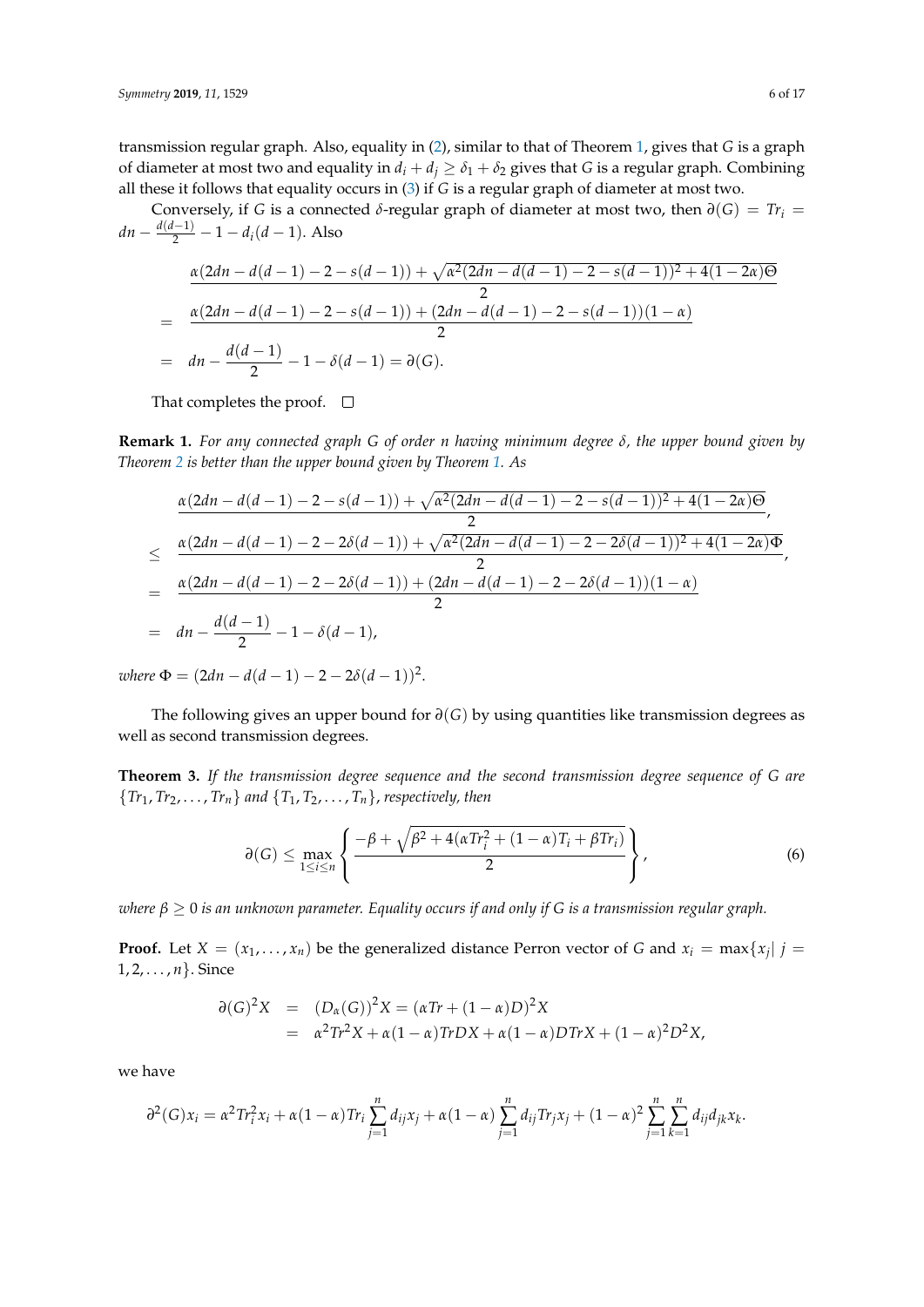Now, we consider a simple quadratic function of *∂*(*G*) :

$$
(\partial^2(G) + \beta \partial(G))X = (\alpha^2 Tr^2 X + \alpha (1 - \alpha) TrDX + \alpha (1 - \alpha) DTrX + (1 - \alpha)^2 D^2 X) + \beta(\alpha TrX + (1 - \alpha) DX).
$$

Considering the *i*th equation, we have

$$
(\partial^{2}(G) + \beta \partial(G))x_{i} = \alpha^{2}Tr_{i}^{2}x_{i} + \alpha(1-\alpha)Tr_{i}\sum_{j=1}^{n}d_{ij}x_{j} + \alpha(1-\alpha)\sum_{j=1}^{n}d_{ij}Tr_{j}x_{j} + (1-\alpha)^{2}\sum_{j=1}^{n}\sum_{k=1}^{n}d_{ij}d_{jk}x_{k} + \beta\left(\alpha Tr_{i}x_{i} + \alpha(1-\alpha)\sum_{j=1}^{n}d_{ij}x_{j}\right).
$$

It is easy to see that the inequalities below are true

$$
\alpha(1-\alpha)Tr_i \sum_{j=1}^n d_{ij}x_j \leq \alpha(1-\alpha)Tr_i^2x_i, \ \alpha(1-\alpha) \sum_{j=1}^n d_{ij}Tr_jx_j \leq \alpha(1-\alpha)T_ix_i,
$$
  

$$
(1-\alpha)^2 \sum_{j=1}^n \sum_{k=1}^n d_{jk}d_{ij}x_k \leq (1-\alpha)^2T_ix_i, \ (1-\alpha) \sum_{j=1}^n d_{ij}x_j \leq (1-\alpha)Tr_ix_i.
$$

Hence, we have

$$
(\partial^2(G) + \beta \partial(G))x_i \leq \alpha Tr_i^2 x_i - \alpha T_i x_i + T_i x_i + \beta Tr_i x_i
$$
  
\n
$$
\Rightarrow \partial^2(G) + \beta \partial(G) - (\alpha Tr_i^2 - (\alpha - 1)T_i + \beta Tr_i) \leq 0
$$
  
\n
$$
\Rightarrow \partial(G) \leq \frac{-\beta + \sqrt{\beta^2 + 4(\alpha Tr_i^2 - (\alpha - 1)T_i + \beta Tr_i)}}{2}.
$$

From this the result follows.

Now, suppose that equality occurs in [\(6\)](#page-5-0), then each of the above inequalities in the above argument occur as equalities. Since each of the inequalities

$$
\alpha(1-\alpha)Tr_i\sum_{j=1}^n d_{ij}x_j \leq \alpha(1-\alpha)Tr_i^2x_i, \ \alpha(1-\alpha)\sum_{j=1}^n d_{ij}Tr_jx_j \leq \alpha(1-\alpha)T_ix_i
$$

and

$$
(1-\alpha)^2 \sum_{j=1}^n \sum_{k=1}^n d_{jk} d_{ij} x_k \le (1-\alpha)^2 T_i x_i, \ (1-\alpha) \sum_{j=1}^n d_{ij} x_j \le (1-\alpha) Tr_i x_i,
$$

occur as equalities if and only if *G* is a transmission regular graph. It follows that equality occurs in [\(6\)](#page-5-0) if and only if *G* is a transmission regular graph. That completes the proof.  $\Box$ 

The following upper bound for the generalized distance spectral radius *∂*(*G*) was obtained in [\[15\]](#page-15-9):

<span id="page-6-0"></span>
$$
\partial(G) \le \max_{1 \le i \le n} \left\{ \sqrt{\alpha Tr_i^2 + (1 - \alpha)T_i} \right\},\tag{7}
$$

with equality if and only if  $\alpha Tr_i^2 + (1 - \alpha)T_i$  is same for *i*.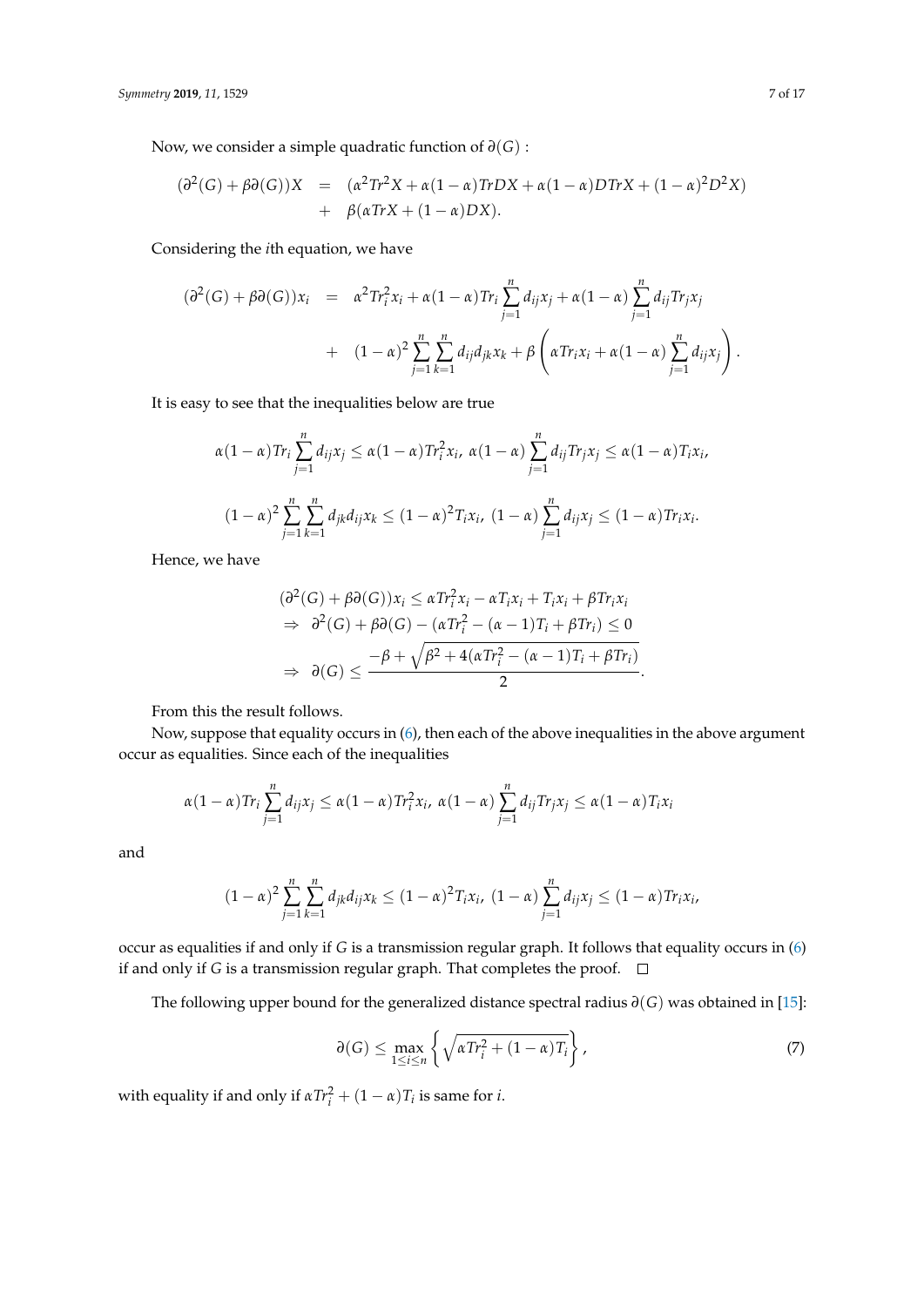<span id="page-7-0"></span>**Remark 2.** For a connected graph G having transmission degree sequence  $\{Tr_1, Tr_2, \ldots, Tr_n\}$  and the second *transmission degree sequence*  $\{T_1, T_2, \ldots, T_n\}$ , provided that  $T_i \leq T r_i^2$  for all i, we have

$$
\frac{-\beta+\sqrt{\beta^2+4\alpha Tr_i^2+4(1-\alpha)T_i+4\beta Tr_i}}{2}\leq \sqrt{\alpha Tr_i^2+(1-\alpha)T_i}.
$$

*Therefore, the upper bound given by Theorem [3](#page-5-1) is better than the upper bound given by* [\(7\)](#page-6-0)*.*

If, in particular we take the parameter *β* in Theorem [3](#page-5-1) equal to the vertex covering number *τ*, the edge covering number, the clique number *ω*, the independence number, the domination number, the generalized distance rank, minimum transmission degree, maximum transmission degree, etc., then Theorem [3](#page-5-1) gives an upper bound for *∂*(*G*), in terms of the vertex covering number *τ*, the edge covering number, the clique number  $\omega$ , the independence number, the domination number, the generalized distance rank, minimum transmission degree, maximum transmission degree, etc.

Let  $x_i = \min\{x_j | j = 1, 2, ..., n\}$  be the minimum among the entries of the generalized distance Perron vector  $X = (x_1, \ldots, x_n)$  of the graph *G*. Proceeding similar to Theorem [3,](#page-5-1) we obtain the following lower bound for *∂*(*G*), in terms of the transmission degrees, the second transmission degrees and a parameter *β*.

<span id="page-7-1"></span>**Theorem 4.** *If the transmission degree sequence and the second transmission degree sequence of G are*  ${Tr_1, Tr_2, \ldots, Tr_n}$  *and*  ${T_1, T_2, \ldots, T_n}$ , *respectively, then* 

$$
\partial(G) \geq \min_{1 \leq i \leq n} \left\{ \frac{-\beta + \sqrt{\beta^2 + 4(\alpha Tr_i^2 + (1 - \alpha)T_i + \beta Tr_i)}}{2} \right\},\,
$$

*where β* ≥ 0 *is an unknown parameter. Equality occurs if and only if G is a transmission regular graph.*

**Proof.** Similar to the proof of Theorem [3](#page-5-1) and is omitted.  $\Box$ 

The following lower bound for the generalized distance spectral radius was obtained in [\[15\]](#page-15-9):

<span id="page-7-2"></span>
$$
\partial(G) \ge \min_{1 \le i \le n} \left\{ \sqrt{\alpha Tr_i^2 + (1 - \alpha)T_i} \right\},\tag{8}
$$

with equality if and only if  $\alpha Tr_i^2 + (1 - \alpha)T_i$  is same for *i*.

Similar to Remark [2,](#page-7-0) it can be seen that the lower bound given by Theorem [4](#page-7-1) is better than the lower bound given by [\(8\)](#page-7-2) for all graphs *G* with  $T_i \geq T r_i^2$ , for all *i*.

Again, if in particular we take the parameter  $\beta$  in Theorem [4](#page-7-1) equal to the vertex covering number *τ*, the edge covering number, the clique number *ω*, the independence number, the domination number, the generalized distance rank, minimum transmission degree, maximum transmission degree, etc, then Theorem [4](#page-7-1) gives a lower bound for *∂*(*G*), in terms of the vertex covering number *τ*, the edge covering number, the clique number  $\omega$ , the independence number, the domination number, the generalized distance rank, minimum transmission degree, maximum transmission degree, etc.

 $G_1 \nabla G_2$  is referred to as *join* of  $G_1$  and  $G_2$ . It is defined by joining every vertex in  $G_1$  to every vertex in  $G_2$ .

**Example 1.** (a) *Let C*<sup>4</sup> *be the cycle of order 4. One can easily see that C*<sup>4</sup> *is a* 4*-transmission regular graph and the generalized distance spectrum of C*<sup>4</sup> *is* {4, 4*α*, 6*α* − 2 [2]}*. Hence, ∂*(*C*4) = 4*. Moreover, the transmission degree sequence and the second transmission degree sequence of C*<sup>4</sup> *are* {4, 4, 4, 4} *and*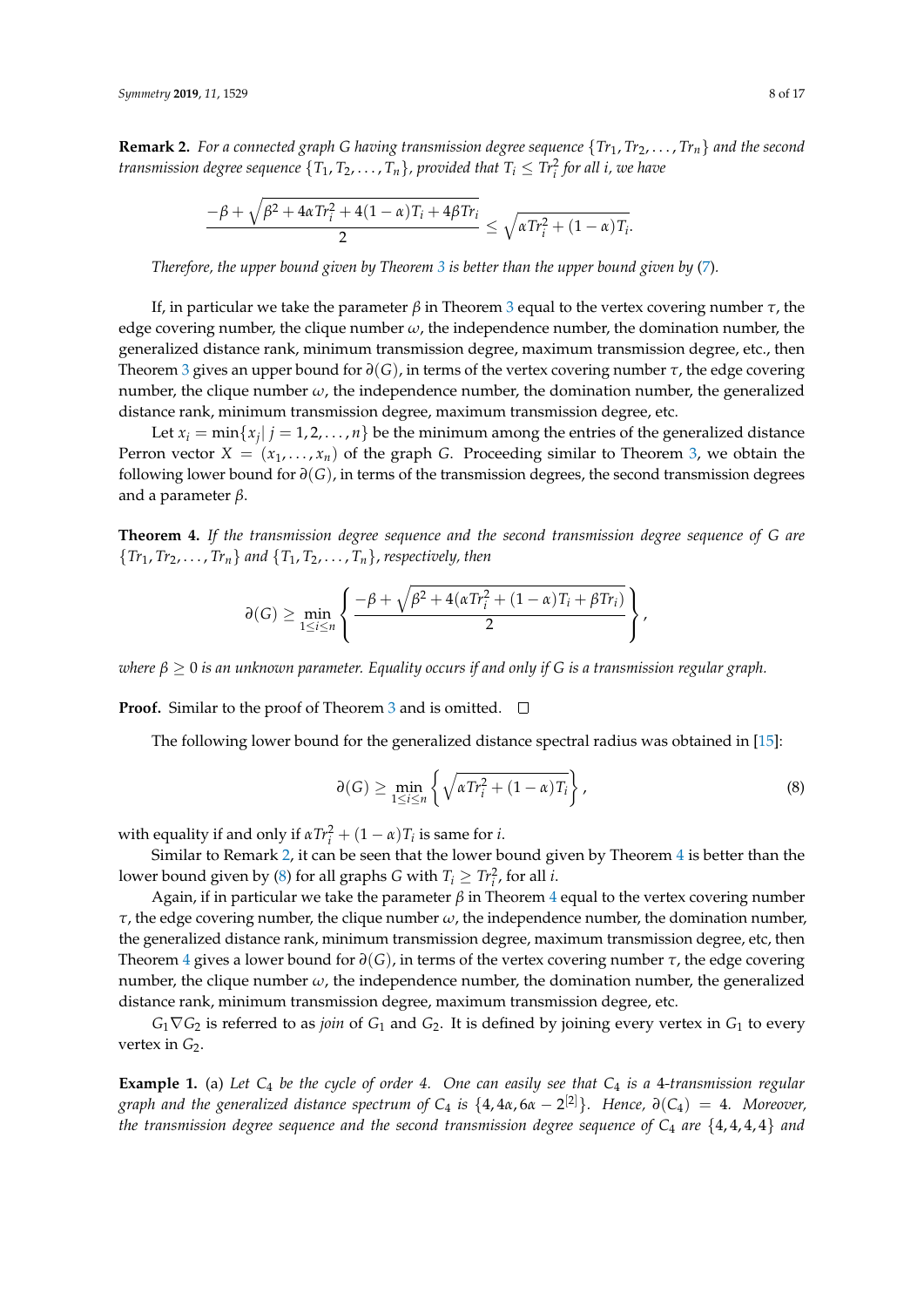${16, 16, 16}$ , respectively. Now, putting  $\beta = Tr_{max} = 4$  in the given bound of Theorem [3,](#page-5-1) we can see that *the equality holds:*

$$
\partial(C_4)\leq \frac{-4+\sqrt{16+4(16\alpha+16(1-\alpha)+16)}}{2}=\frac{-4+\sqrt{144}}{2}=4.
$$

(b) Let  $W_{n+1}$  be the wheel graph of order  $n+1$ . It is well known that  $W_{n+1} = C_n \nabla K_1$ . The distance *signless Laplacian matrix of W*<sup>5</sup> *is*

$$
D^{Q}(W_5) = \begin{pmatrix} 5 & 1 & 2 & 1 & 1 \\ 1 & 5 & 1 & 2 & 1 \\ 2 & 1 & 5 & 1 & 1 \\ 1 & 2 & 1 & 5 & 1 \\ 1 & 1 & 1 & 1 & 4 \end{pmatrix}.
$$

*Hence the distance signless Laplacian spectrum of W<sub>5</sub> is spec(W<sub>5</sub>) =*  $\Big\{ \frac{13+\sqrt{41}}{4}, \frac{13-\sqrt{41}}{4}, \frac{5}{2}, \frac{3}{2}$  $\{2\}$ , and then the distance signless Laplacian spectral radius is  $\rho_1^\mathbb{Q}$  $\frac{Q}{1}(W_5) = \frac{13+\sqrt{41}}{4}$ . Also, the transmission degree sequence *and the second transmission degree sequence of W*<sup>5</sup> *are* {5, 5, 5, 5, 4} *and* {24, 24, 24, 24, 20}*, respectively. As*  $D_{\frac{1}{2}}(G) = \frac{1}{2}D^Q(G)$ , taking  $\alpha = \frac{1}{2}$  and  $\beta = Tr_{max} = 5$  in the given bound of Theorem [3,](#page-5-1) we immediately get the following upper bound for the distance signless Laplacian spectral radius  $\rho_1^{\mathbb{Q}}$  $_{1}^{Q}(W_{5})$ :

$$
\frac{1}{2}\rho_1^Q(W_5) \le \frac{-5+\sqrt{25+50+48+100}}{2} = \frac{-5+\sqrt{223}}{2},
$$

*which implies that*

$$
\rho_1^{\mathcal{Q}}(W_5) \le -5 + \sqrt{223} \simeq 9.93.
$$

#### <span id="page-8-0"></span>**3. Bounds for the** *k***-th Generalized Distance Eigenvalue**

In this section, we discuss the relationship between the generalized distance eigenvalues and the other graph parameters.

The following lemma can be found in [\[37\]](#page-16-10).

<span id="page-8-1"></span>**Lemma 2.** Let *X* and *Y* be Hermitian matrices of order *n* such that  $Z = X + Y$ , and denote the eigenvalues of *a matrix M by*  $\lambda_1 \geq \lambda_2 \geq \cdots \geq \lambda_n$ . Then

$$
\lambda_k(Z) \le \lambda_j(X) + \lambda_{k-j+1}(Y), \quad n \ge k \ge j \ge 1,
$$
  

$$
\lambda_k(Z) \ge \lambda_j(X) + \lambda_{k-j+n}(Y), \quad n \ge j \ge k \ge 1,
$$

*where λi*(*M*) *is the ith largest eigenvalue of the matrix M. Any equality above holds if and only if a unit vector can be an eigenvector corresponding to each of the three eigenvalues.*

The following gives a relation between the generalized distance eigenvalues of the graph *G* of diameter 2 and the signless Laplacain eigenvalues of the complement  $\overline{G}$  of the graph *G*. It also gives a relation between generalized distance eigenvalues of the graph *G* of diameter greater than or equal to 3 with the *α*-adjacency eigenvalues of the complement *G* of the graph *G*.

<span id="page-8-2"></span>**Theorem 5.** Let G be a connected graph of order  $n \geq 4$  having diameter d. Let  $\overline{G}$  be the complement of G and  $det\ \overline q_1\ge\overline q_2\ge\cdots\ge\overline q_n$  be the signless Laplacian eigenvalues of  $\overline G.$  If  $d=2$ , then for all  $k=1,2,\ldots,n$ , we *have*

$$
(3\alpha-1)n-2\alpha+(1-2\alpha)d_k+(1-\alpha)\overline{q}_k\leq \partial_k(G)\leq (2n-2)\alpha+(1-2\alpha)d_k+(1-\alpha)\overline{q}_k.
$$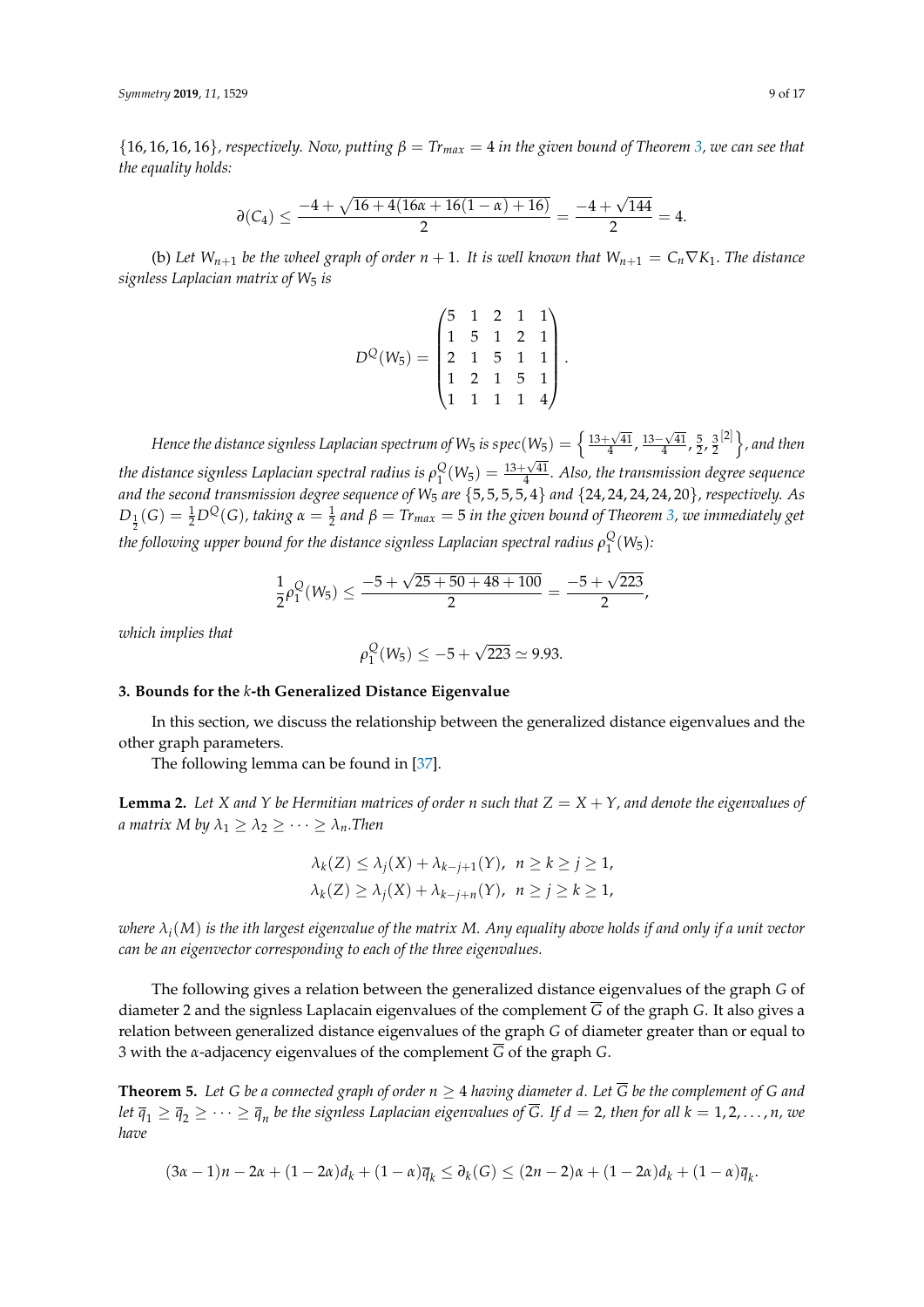*Equality occurs on the right if and only if*  $k = 1$  *and G is a transmission regular graph and on the left if and only if*  $k \neq 1$  *and G is a transmission regular graph.* 

*If d*  $\geq$  3, then for all  $k = 1, 2, \ldots, n$ , we have

$$
\alpha n - 1 + \lambda_k(A_\alpha(\overline{G})) + \lambda_n(M') \leq \partial_k(G) \leq n - 1 + \lambda_k(A_\alpha(\overline{G})) + \lambda_1(M'),
$$

where  $A_\alpha(\overline{G})=\alpha\operatorname{Deg}(\overline{G})+(1-\alpha)\overline{A}$  is the α-adjacency matrix of  $\overline{G}$  and  $M'=\alpha Tr'(G)+(1-\alpha)M$  with  $M = (m_{ij})$  *a symmetric matrix of order n having*  $m_{ij} = \max\{0, d_{ij} - 2\}$ ,  $d_{ij}$  *is the distance between the vertices*  $v_i$ *,*  $v_j$  *and Tr'*(*G*) = diag(*Tr'*<sub>1</sub>*, Tr'*<sub>2</sub>*,...,Tr'<sub>n</sub>*)*,Tr'<sub>i</sub>* =  $\sum_{d_{ij}\geq 3}$  $(d_{ij} - 2)$ .

**Proof.** Let *G* be a connected graph of order  $n \geq 4$  having diameter *d*. Let  $\text{Deg}(\overline{G}) = \text{diag}(n-1-1)$  $d_1$ ,  $n-1-d_2$ , ...,  $n-1-d_n$ ) be the diagonal matrix of vertex degrees of  $\overline{G}$ . Suppose that diameter *d* of *G* is two, then transmission degree  $Tr_i = 2n - 2 - d_i$ , for all *i*, then the distance matrix of *G* can be written as  $D(G) = A + 2\overline{A}$ , where *A* and  $\overline{A}$  are the adjacency matrices of *G* and  $\overline{G}$ , respectively. We have

$$
D_{\alpha}(G) = \alpha Tr(G) + (1 - \alpha)D(G) = \alpha (2n - 2)I - \alpha Deg(G) + (1 - \alpha)(A + 2\overline{A})
$$
  
=  $\alpha (2n - 2)I - \alpha Deg(G) + (1 - \alpha)(A + \overline{A}) + (1 - \alpha)\overline{A}$   
=  $(3n\alpha - n - 2\alpha)I + (1 - \alpha)J + (1 - 2\alpha)Deg(G) + (1 - \alpha)Q(\overline{G}),$ 

where *I* is the identity matrix and *J* is the all one matrix of order *n*. Taking  $Y = (3n\alpha - n - 2\alpha)I + (1 -$ [2](#page-8-1)*α*) Deg(*G*) +  $(1 - \alpha)Q(\overline{G})$ ,  $X = (1 - \alpha)J$ ,  $j = 1$  in the first inequality of Lemma 2 and using the fact that  $spec(J) = {n, 0}^{[n-1]}$ , it follows that

<span id="page-9-1"></span><span id="page-9-0"></span>
$$
\partial_k(G) \le (2n-2)\alpha + (1-2\alpha)d_k + (1-\alpha)\overline{q}_k, \quad \text{for all} \quad k = 1, 2, \dots, n. \tag{9}
$$

 $\Delta$ *Again, taking*  $Y = (3n\alpha - n - 2\alpha)I + (1 - 2\alpha) \operatorname{Deg}(G) + (1 - \alpha)Q(\overline{G})$ *,*  $X = (1 - \alpha)I$  *and*  $i = n$  *in* the second inequality of Lemma [2,](#page-8-1) it follows that

$$
\partial_k(G) \ge (3\alpha - 1)n - 2\alpha + (1 - 2\alpha)d_k + (1 - \alpha)\overline{q}_k, \text{ for all } k = 1, 2, ..., n. \tag{10}
$$

Combining [\(9\)](#page-9-0) and [\(10\)](#page-9-1) the first inequality follows. Equality occurs in first inequality if and only if equality occurs in [\(9\)](#page-9-0) and [\(10\)](#page-9-1). Suppose that equality occurs in [\(9\)](#page-9-0), then by Lemma [2,](#page-8-1) the eigenvalues  $\partial_k$ ,  $(3n-2)\alpha - n + (1-2\alpha)d_k + (1-\alpha)\overline{q}_k$  and  $n(1-\alpha)$  of the matrices  $D_\alpha(G)$ , X and Y have the same unit eigenvector. Since  $\mathbf{1} = \frac{1}{n}(1, 1, \dots, 1)^T$  is the unit eigenvector of *Y* for the eigenvalue  $n(1 - \alpha)$ , it follows that equality occurs in [\(9\)](#page-9-0) if and only if **1** is the unit eigenvector for each of the matrices  $D_{\alpha}(G)$ , *X* and *Y*. This gives that *G* is a transmission regular graph and  $\overline{G}$  is a regular graph. Since a graph of diameter 2 is regular if and only if it is transmission regular and complement of a regular graph is regular. Using the fact that for a connected graph *G* the unit vector **1** is an eigenvector for the eigenvalue *∂*<sup>1</sup> if and only if *G* is transmission regular graph, it follows that equality occurs in first inequality if and only if  $k = 1$  and *G* is a transmission regular graph.

Suppose that equality occurs in [\(10\)](#page-9-1), then again by Lemma [2,](#page-8-1) the eigenvalues *∂<sup>k</sup>* ,(3*n* − 2)*α* −  $n + (1 - 2\alpha)d_k + (1 - \alpha)\overline{q}_k$  and 0 of the matrices  $D_\alpha(G)$ , *X* and *Y* have the same unit eigenvector *x*. Since *Jx* = 0, it follows that  $x^T\mathbf{1} = 0$ . Using the fact that the matrix *J* is symmetric(so its normalized eigenvectors are orthogonal [\[43\]](#page-16-11)), we conclude that the vector **1** belongs to the set of eigenvectors of the matrix *J* and so of the matrices  $D_{\alpha}(G)$ , *X*. Now, **1** is an eigenvector of the matrices  $D_{\alpha}(G)$  and *X*, gives that *G* is a regular graph. Since for a regular graph of diameter 2 any eigenvector of  $Q(\overline{G})$  and  $D_{\alpha}(G)$ is orthogonal to **1**, it follows that equality occurs in [\(10\)](#page-9-1) if and only if  $k \neq 1$  and *G* is a regular graph.

If *d* ≥ 3, we define the matrix *M* =  $(m_{ij})$  of order *n*, where  $m_{ij} = \max\{0, d_{ij} - 2\}$ ,  $d_{ij}$  is the distance between the vertices  $v_i$  and  $v_j$ . The transmission of a vertex  $v_i$  can be written as  $Tr_i = d_i + 2\overline{d_i} + Tr'_i$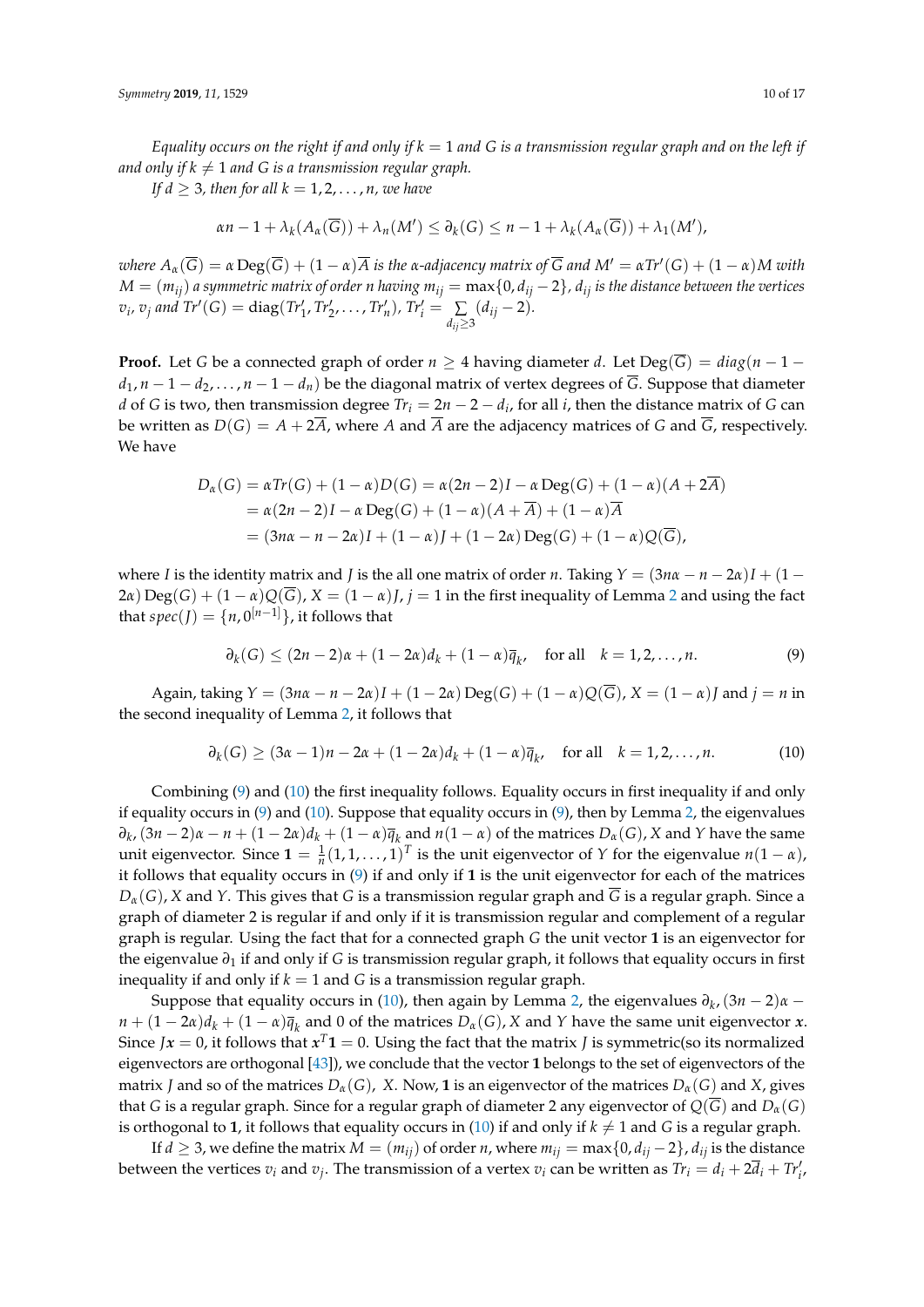where  $Tr'_i = \sum_{d_{ij}\geq 3}$ (*dij* − 2), is the contribution from the vertices which are at distance more than two from  $v_i$ . For  $Tr'(G) = diag(Tr'_1, Tr'_2, ..., Tr'_n)$ , we have

$$
D_{\alpha}(G) = \alpha Tr(G) + (1 - \alpha)D(G) = \alpha \operatorname{Deg}(G) + 2\alpha \operatorname{Deg}(\overline{G}) + \alpha Tr'(G) + (1 - \alpha)(A + 2\overline{A} + M)
$$
  
=  $\alpha(\operatorname{Deg}(G) + \operatorname{Deg}(\overline{G})) + (1 - \alpha)(A + \overline{A}) + (\alpha \operatorname{Deg}(\overline{G}) + (1 - \alpha)\overline{A}) + (\alpha Tr'(G) + (1 - \alpha)M)$   
=  $D_{\alpha}(K_n) + A_{\alpha}(\overline{G}) + M',$ 

where  $A_\alpha(\overline{G})$  is the *α*-adjacency matrix of  $\overline{G}$  and  $M' = \alpha Tr'(G) + (1 - \alpha)M$ . Taking  $X = D_\alpha(K_n)$ ,  $Y = A_\alpha(\overline{G}) + M'$  and  $j = 1$  in the first inequality of Lemma [2](#page-8-1) and using the fact that  $spec(D_\alpha(K_n))$  ${n-1, \alpha n-1}$ <sup>[*n*-1]</sup>}, it follows that

<span id="page-10-0"></span>
$$
\partial_k(G) \leq n-1 + \lambda_k(A_\alpha(\overline{G}) + M'), \text{ for all } k = 1, 2, ..., n.
$$

Again, taking  $Y = A_\alpha(\overline{G})$ ,  $X = M'$  and  $j = 1$  in the first inequality of Lemma [2,](#page-8-1) we obtain

$$
\partial_k(G) \le n - 1 + \lambda_k(A_\alpha(\overline{G})) + \lambda_1(M'), \quad \text{for all} \quad k = 1, 2, \dots, n. \tag{11}
$$

Similarly, taking  $X = D_{\alpha}(K_n)$ ,  $Y = A_{\alpha}(\overline{G}) + M'$  and  $j = n$  and then  $Y = A_{\alpha}(\overline{G})$ ,  $X = M'$  and  $j = n$  in the second inequality of Lemma [2,](#page-8-1) we obtain

$$
\partial_k(G) \ge \alpha n - 1 + \lambda_k(A_\alpha(\overline{G})) + \lambda_n(M'), \quad \text{for all} \quad k = 1, 2, \dots, n. \tag{12}
$$

From [\(11\)](#page-10-0) and [\(12\)](#page-10-1) the second inequality follows. That completes the proof.  $\Box$ 

It can be seen that the matrix  $M'$  defined in Theorem [5](#page-8-2) is positive semi-definite for all  $\frac{1}{2} \leq \alpha \leq 1$ . Therefore, we have the following observation from Theorem [5.](#page-8-2)

<span id="page-10-2"></span>**Corollary 3.** Let G be a connected graph of order  $n \geq 4$  having diameter  $d \geq 3$ . If  $\frac{1}{2} \leq \alpha \leq 1$ , then

<span id="page-10-1"></span>
$$
\partial_k(G) \geq \alpha n - 1 + \lambda_k(A_\alpha(\overline{G})), \quad \text{for all} \quad k = 1, 2, \ldots, n,
$$

*where*  $A_\alpha(\overline{G}) = \alpha \operatorname{Deg}(\overline{G}) + (1 - \alpha)\overline{A}$  *is the*  $\alpha$ -adjacency matrix of  $\overline{G}$ *.* 

It is clear from Corollary [3](#page-10-2) that for  $\frac{1}{2} \leq \alpha \leq 1$ , any lower bound for the *α*-adjacency  $\lambda_k(A_\alpha(\overline{G}))$ gives a lower bound for  $\partial_k$  and conversely any upper bound for  $\partial$  gives an upper bound for  $\lambda_k(A_\alpha(G)).$ We note that Theorem [5](#page-8-2) generalizes one of the Theorems (namely Theorem 3.8) given in [\[8\]](#page-15-24).

**Example 2.** (a) *Let C<sup>n</sup> be a cycle of order n*. *It is well known (see [\[7\]](#page-15-4)) that C<sup>n</sup> is a k-transmission regular graph with*  $k = \frac{n^2}{4}$  $\frac{n^2}{4}$  *if n is even and*  $k = \frac{n^2-1}{4}$  *if n is odd.* Let  $n = 4$ . It *is clear that the distance spectrum of the graph*  $C_4$  *is*  $\{4, 0, -2^{[2]}\}$ . Also, since  $C_4$  *is a* 4-transmission regular graph, then  $Tr(C_4) = 4I_4$  and *so*  $D_{\alpha}(C_4) = 4\alpha I_4 + (1 - \alpha)D(C_4)$ *. Hence the generalized distance spectrum of*  $C_4$  *is*  $\{4, 4\alpha, 6\alpha - 2^{[2]}\}$ *.* Moreover, the signless Laplacian spectrum of  $\overline{C_4}$  is  $\{2^{[2]},0^{[2]}\}$ . Since the diameter of  $C_4$  is 2, hence, applying *Theorem* [5,](#page-8-2) for  $k = 1$ , we have,

$$
4\alpha = 4(3\alpha - 1) - 2\alpha + 2(1 - 2\alpha) + 2(1 - \alpha) \le \partial_1(C_4) = 4 \le 6\alpha + 2(1 - 2\alpha) + 2(1 - \alpha) = 4,
$$

*which shows that the equality occurs on right for*  $k = 1$  *and transmission regular graph*  $C_4$ *.* 

*Also, for*  $k = 2$ *, we have* 

 $4\alpha = 4(3\alpha - 1) - 2\alpha + 2(1 - 2\alpha) + 2(1 - \alpha) \leq \partial_2(C_4) = 4\alpha \leq 6\alpha + 2(1 - 2\alpha) + 2(1 - \alpha) = 4$ 

*which shows that the equality occurs on left for*  $k = 2$  *and transmission regular graph*  $C_4$ *.*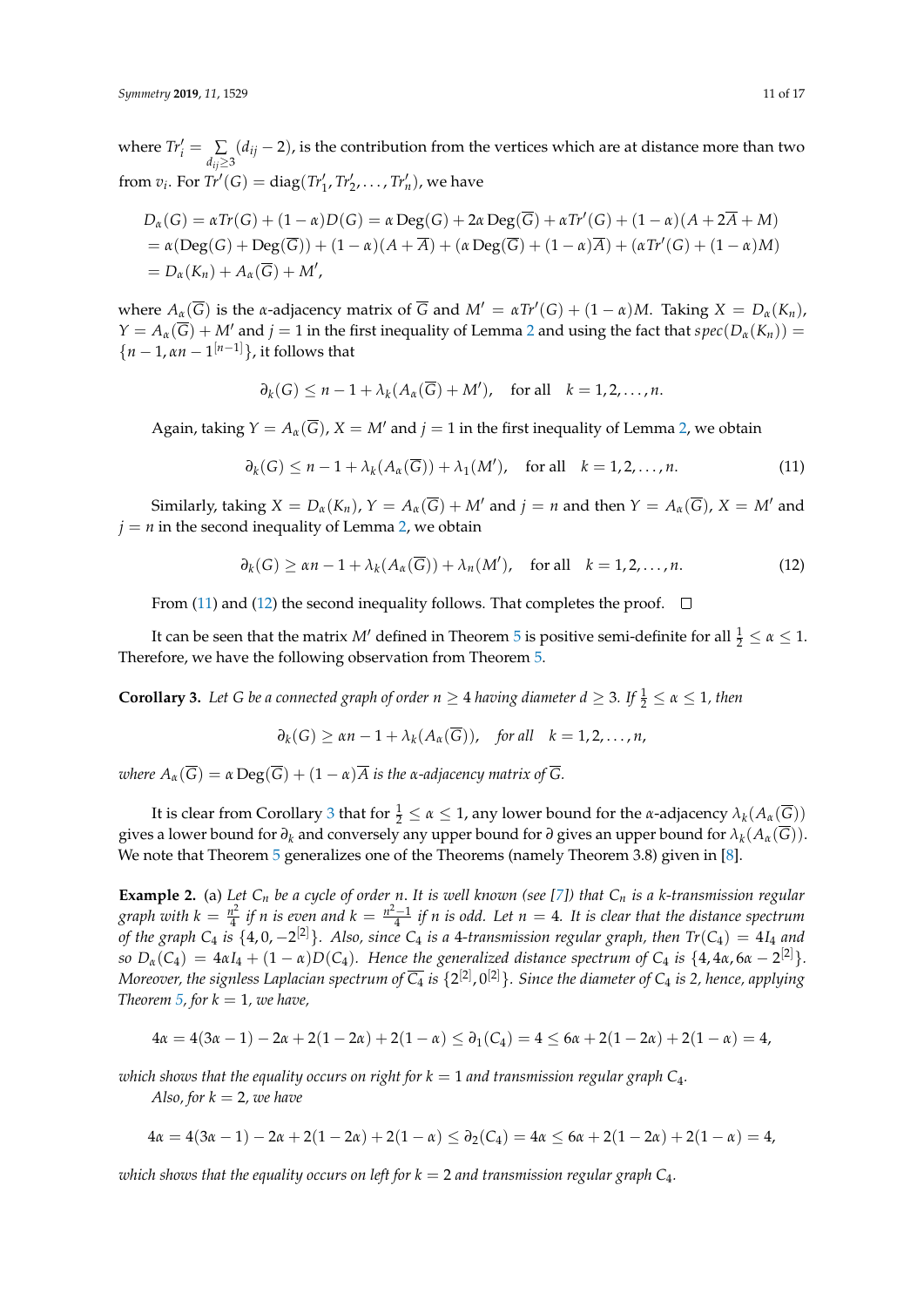(b) Let  $C_6$  be a cycle of order 6. It is clear that the distance spectrum of the graph  $C_6$  is  $\{9,0^{[2]},-1,-4^{[2]}\}$ . *Since*  $C_6$  *is a* 9-*transmission regular graph, then*  $Tr(C_6) = 9I_6$  *and so*  $D_\alpha(C_6) = 9\alpha I_6 + (1 - \alpha)D(C_6)$ *. Hence, the generalized distance spectrum of C*<sup>6</sup> *is* {9, 9*α* [2] , 10*α* − 1, 13*α* − 4 [2]}*. Also, the α-adjacency spectrum of*  $C_6$  *is*  $\{3, 2\alpha + 1, 3\alpha^{[2]}, 5\alpha - 2^{[2]}\}$ . Let M' be the matrix defined by the Theorem [5,](#page-8-2) hence the spectrum of M' is  ${1}^{[3]}, 2\alpha - 1^{[3]}\}$ . *Since diameter of the graph*  $C_6$  *is 3, hence, applying Theorem [5,](#page-8-2) for*  $k = 1$ *, we have* 

$$
8\alpha + 1 = 6\alpha - 1 + 3 + 2\alpha - 1 \le \partial_1(C_6) = 9 \le 5 + 3 + 1 = 9.
$$

*Also for*  $k = 2$ , *we have* 

$$
10\alpha - 1 = 6\alpha - 1 + 2\alpha + 1 + 2\alpha - 1 \le \partial_2(C_6) = 9\alpha \le 5 + 2\alpha + 1 + 1 = 2\alpha + 7.
$$

We need the following lemma proved by Hoffman and Wielandt [\[39\]](#page-16-12).

<span id="page-11-0"></span>**Lemma 3.** *Suppose we have*  $C = A + B$ *. Here, all these matrices are symmetric and have order n. Suppose they have the eigenvalues*  $α_i$ *,*  $β_i$ *, and*  $γ_i$ *, where*  $1 \leq i \leq n$ *, respectively arranged in non-increasing order. Therefore,*  $\sum_{i=1}^{n} (\gamma_i - \alpha_i)^2 \le \sum_{i=1}^{n} \beta_i^2$ .

The following gives relation between generalized distance spectrum and distance spectrum for a simple connected graph *G*. We use [*n*] to denote the set of {1, 2, . . . , *n*}. For each subset *S* of [*n*], we use *S*<sup>*c*</sup> to denote  $[n]$  – *S*.

**Theorem 6.** Let G be a connected graph of order *n* and let  $\mu_1, \ldots, \mu_n$  be the eigenvalues of the distance matrix *of G. Then for each non-empty subset*  $S = \{r_1, r_2, \ldots, r_k\}$  *of*  $[n]$ *<i>, we have the following inequalities:* 

$$
\frac{2k\alpha W(G) - \sqrt{k(n-k) (n \sum_{i=1}^{n} \alpha^{2} Tr_{i}^{2} - 4\alpha^{2} W^{2}(G))}}{n}
$$
  
 
$$
\leq \sum_{i \in S} (\partial_{i} + (\alpha - 1)\mu_{i})
$$
  
 
$$
\leq \frac{2k\alpha W(G) + \sqrt{k(n-k) (n \sum_{i=1}^{n} \alpha^{2} Tr_{i}^{2} - 4\alpha^{2} W^{2}(G))}}{n}.
$$

**Proof.** Since  $D_{\alpha}(G) = \alpha Tr(G) + (1 - \alpha)D(G)$ , then by the fact that  $2\alpha W(G) = \sum_{i=1}^{n} (\partial_i + (\alpha - 1)\mu_i)$ ,  $\alpha$  we get 2*αW*(*G*) −  $\sum_{i \in S} (\partial_i + (\alpha - 1)\mu_i) = \sum_{i \in S} c(\partial_i + (\alpha - 1)\mu_i)$ . By Cauchy-Schwarz inequality, we further have that

$$
\left(2\alpha W(G) - \sum_{i \in S} (\partial_i + (\alpha - 1)\mu_i)\right)^2 \leq \sum_{i \in S^C} 1^2 \sum_{i \in S^C} (\partial_i + (\alpha - 1)\mu_i)^2.
$$

Therefore

$$
\left(2\alpha W(G) - \sum_{i \in S} (\partial_i + (\alpha - 1)\mu_i)\right)^2
$$
  
 
$$
\leq (n - k) \left(\sum_{i=1}^n (\partial_i + (\alpha - 1)\mu_i)^2 - \sum_{i \in S} (\partial_i + (\alpha - 1)\mu_i)^2\right).
$$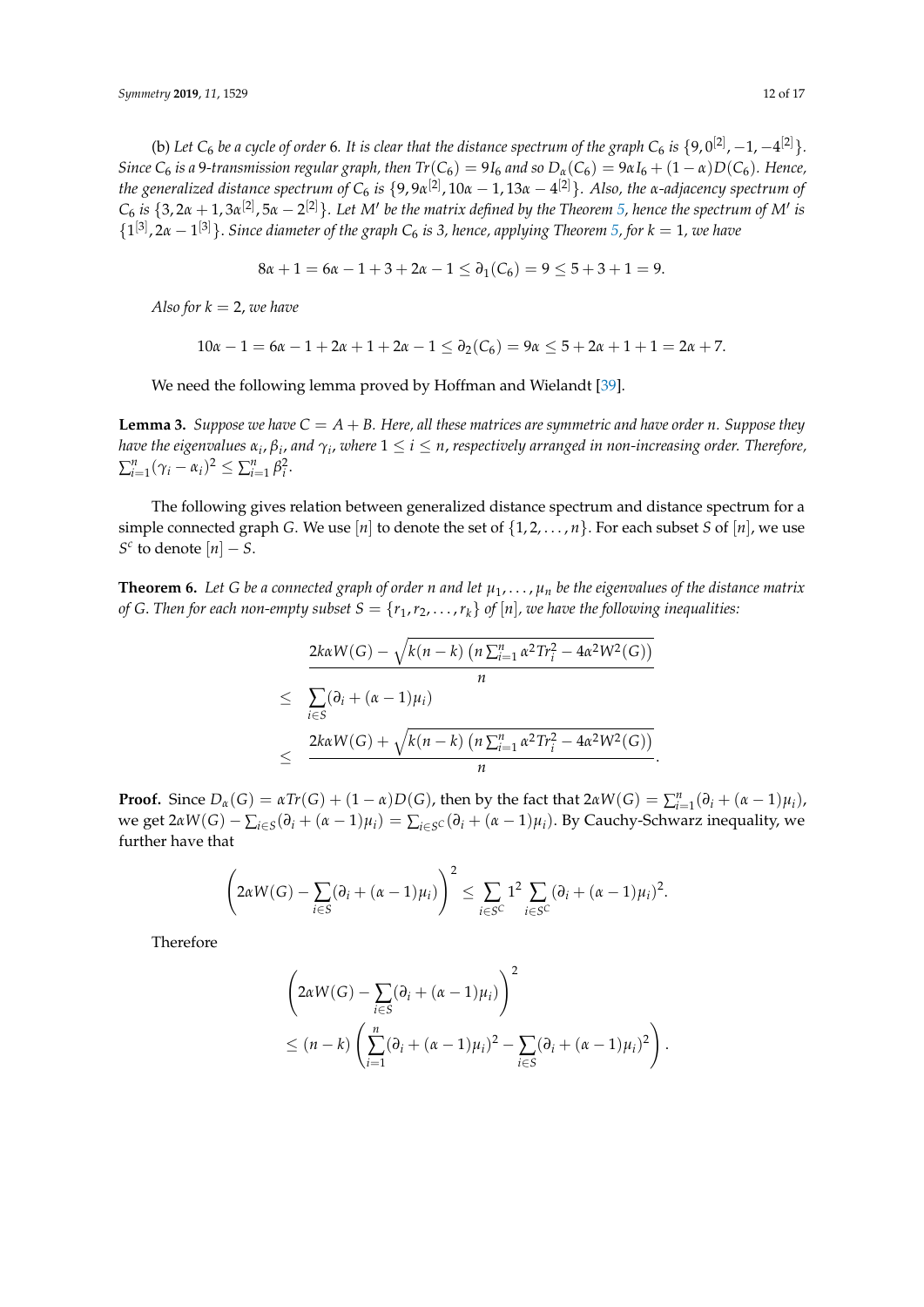By Lemma [3,](#page-11-0) we have that

$$
\left(2\alpha W(G) - \sum_{i \in S} (\partial_i + (\alpha - 1)\mu_i)\right)^2 + (n - k) \sum_{i \in S} (\partial_i + (\alpha - 1)\mu_i)^2
$$
  
 
$$
\leq (n - k) \sum_{i=1}^n (\partial_i + (\alpha - 1)\mu_i)^2 \leq (n - k) \sum_{i=1}^n \alpha^2 Tr_i^2.
$$

Again by Cauchy-Schwarz inequality, we have that

$$
\left(\frac{n-k}{k}\right)\left(\sum_{i\in S}(\partial_i+(\alpha-1)\mu_i)\right)^2=\left(\sum_{i\in S}\sqrt{\frac{n-k}{k}}(\partial_i+(\alpha-1)\mu_i)\right)^2
$$
  

$$
\leq \sum_{i\in S}\left(\frac{n-k}{k}\right)\sum_{i\in S}(\partial_i+(\alpha-1)\mu_i)^2=(n-k)\sum_{i\in S}(\partial_i+(\alpha-1)\mu_i)^2.
$$

Therefore, we have the following inequality

$$
\left(2\alpha W(G) - \sum_{i \in S} (\partial_i + (\alpha - 1)\mu_i)\right)^2 + \left(\frac{n - k}{k}\right) \left(\sum_{i \in S} (\partial_i + (\alpha - 1)\mu_i)\right)^2
$$
  

$$
\leq (n - k) \sum_{i=1}^n \alpha^2 Tr_i^2.
$$

Solving the quadratic inequality for  $\sum_{i \in S} (\partial_i + (\alpha - 1)\mu_i)$ , so we complete the proof.

Notice that  $\sum_{i=1}^{n} (\partial_i - \alpha Tr_i) = 0$  and by Lemma [3,](#page-11-0) we also have  $\sum_{i=1}^{n} (\partial_i - \alpha Tr_i)^2 \leq (1 - \alpha Tr_i)$  $\alpha$ )<sup>2</sup>  $\sum_{i=1}^{n}$   $\mu_i^2 = 2(1-\alpha)^2 \sum_{1 \le i < j \le n}^{n} d_{ij}^2$ . We can similarly prove the following theorem.

**Theorem 7.** Let G be a connected graph of order *n*. Then for each non-empty subset  $S = \{r_1, r_2, \ldots, r_k\}$  of  $[n]$ , *we have:*

$$
\left|\sum_{i\in S}(\partial_i-\alpha Tr_i)\right|\leq \sqrt{\frac{2k(n-k)(1-\alpha)^2\sum_{1\leq i
$$

We conclude by giving the following bounds for the *k*-th largest generalized distance eigenvalue of a graph.

<span id="page-12-1"></span>**Theorem 8.** *Assume G is connected and is of order n. Suppose it has diameter d and δ is its minimum degree. Let*

$$
\varphi(G) = \min \left\{ n^2(n-1) \left( \frac{\alpha^2 n^2(n-1)}{4} + (1-\alpha)^2 d^2 \right) - 4\alpha^2 W^2(G), \right\}
$$

$$
n \left( \alpha^2 \left( nd - \frac{d(d-1)}{2} - 1 - \delta(d-1) \right)^2 + (1-\alpha)^2 n(n-1)d^2 \right) - 4\alpha^2 W^2(G) \right\}.
$$

*Then for*  $k = 1, \ldots, n$ ,

<span id="page-12-0"></span>
$$
\frac{1}{n}\left\{2\alpha W(G)-\sqrt{\frac{k-1}{n-k+1}\varphi(G)}\right\}\leq \partial_k(G)\leq \frac{1}{n}\left\{2\alpha W(G)+\sqrt{\frac{n-k}{k}\varphi(G)}\right\}.
$$
\n(13)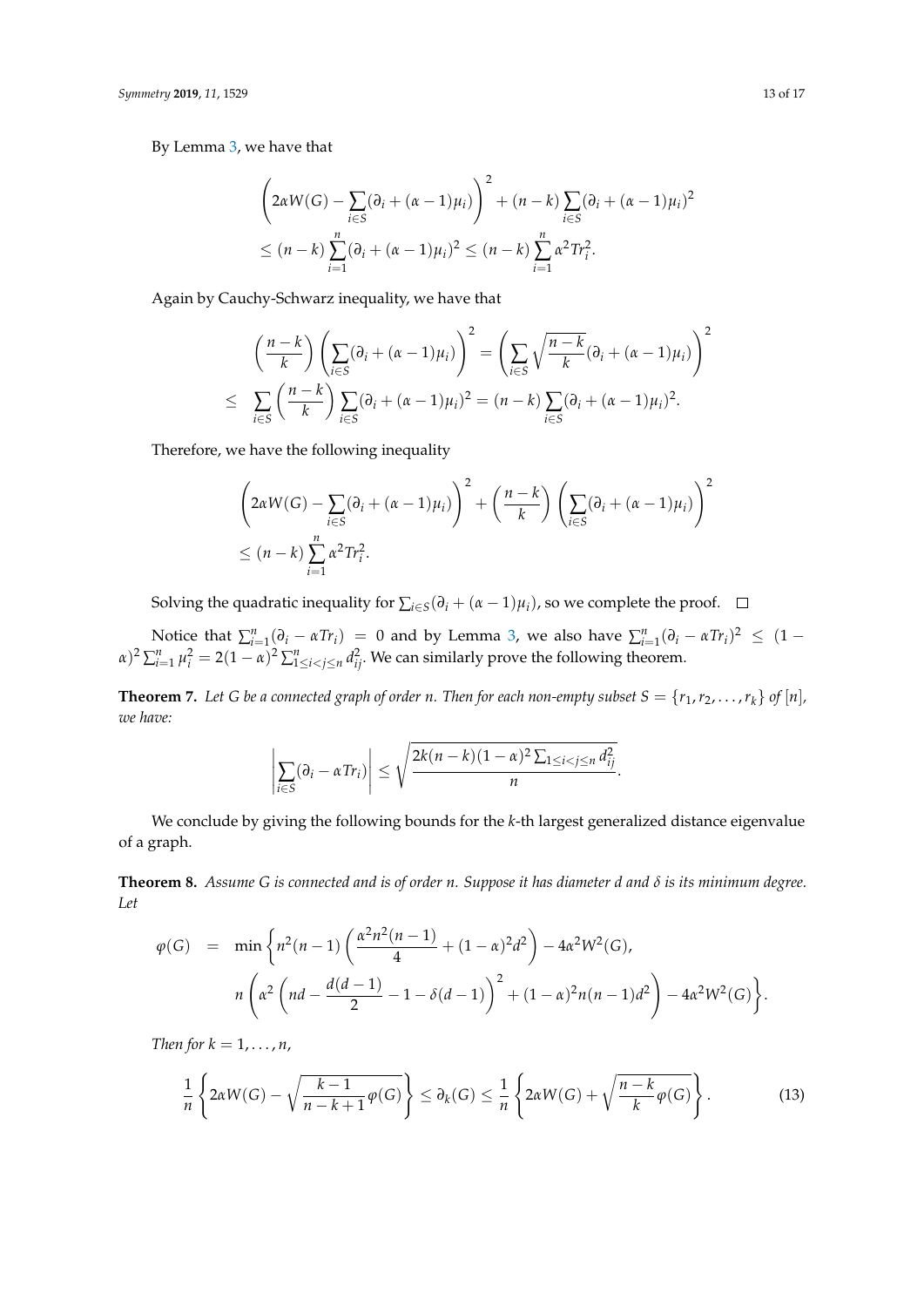**Proof.** First we prove the upper bound. It is clear that

trace
$$
(D_{\alpha}^{2}(G)) = \sum_{i=1}^{k} \partial_{i}^{2} + \sum_{i=k+1}^{n} \partial_{i}^{2} \ge \frac{(\sum_{i=1}^{k} \partial_{i})^{2}}{k} + \frac{(\sum_{i=k+1}^{n} \partial_{i})^{2}}{n-k}.
$$

Let  $M_k = \sum_{i=1}^k \partial_i$ . Then

$$
\operatorname{trace}(D_{\alpha}^{2}(G)) \geq \frac{M_{k}^{2}}{k} + \frac{(2\alpha W(G) - M_{k})^{2}}{n - k},
$$

which implies

$$
\partial_k(G) \leq \frac{M_k}{k} \leq \frac{1}{n} \left\{ 2\alpha W(G) + \sqrt{\frac{n-k}{k} [n \cdot \text{trace}(D_\alpha^2(G)) - 4\alpha^2 W^2(G)]} \right\}.
$$

We observe that

$$
n \cdot \text{trace}(D_{\alpha}^{2}(G)) - 4\alpha^{2}W^{2}(G) = n\alpha^{2} \sum_{i=1}^{n} Tr_{i}^{2} + 2n(1-\alpha)^{2} \sum_{1 \leq i < j \leq n} (d_{ij})^{2} - 4\alpha^{2}W^{2}(G)
$$
  

$$
\leq n\alpha^{2} \frac{n^{3}(n-1)^{2}}{4} + 2n(1-\alpha)^{2} \frac{n(n-1)}{2}d^{2} - 4\alpha^{2}W^{2}(G)
$$
  

$$
= n^{2}(n-1) \left( \frac{\alpha^{2}n^{2}(n-1)}{4} + (1-\alpha)^{2}d^{2} \right) - 4\alpha^{2}W^{2}(G),
$$

since  $Tr_i \leq \frac{n(n-1)}{2}$  $\frac{1}{2}$ , and

$$
n \cdot \text{trace}(D_{\alpha}^{2}(G)) - 4\alpha^{2}W^{2}(G)
$$
  
=  $n\alpha^{2} \sum_{i=1}^{n} Tr_{i}^{2} + 2n(1 - \alpha)^{2} \sum_{1 \leq i < j \leq n} (d_{ij})^{2} - 4\alpha^{2}W^{2}(G)$   

$$
\leq n\alpha^{2} \left(nd - \frac{d(d-1)}{2} - 1 - \delta(d-1)\right)^{2} + 2n(1 - \alpha)^{2} \frac{n(n-1)}{2}d^{2} - 4\alpha^{2}W^{2}(G)
$$
  
=  $n\left(\alpha^{2} \left(nd - \frac{d(d-1)}{2} - 1 - \delta(d-1)\right)^{2} + (1 - \alpha)^{2}n(n-1)d^{2}\right) - 4\alpha^{2}W^{2}(G),$ 

since  $Tr_i ≤ nd - \frac{d(d-1)}{2} - 1 - d_i(d-1)$ . Hence, we get the right-hand side of the inequality [\(13\)](#page-12-0). Now, we prove the lower bound. Let  $N_k = \sum_{i=k}^n \partial_i$ . Then we have

$$
\begin{array}{rcl}\n\text{trace}(D_{\alpha}^{2}(G)) & = \sum_{i=1}^{k-1} \partial_{i}^{2} + \sum_{i=k}^{n} \partial_{i}^{2} & \geq & \frac{\left(\sum_{i=1}^{k-1} \partial_{i}\right)^{2}}{k-1} + \frac{\left(\sum_{i=k}^{n} \partial_{i}\right)^{2}}{n-k+1} \\
& = & \frac{(2\alpha W(G) - N_{k})^{2}}{k-1} + \frac{N_{k}^{2}}{n-k+1}.\n\end{array}
$$

Hence

$$
\partial_k(G) \geq \frac{N_k}{n-k+1} \geq \frac{1}{n} \left\{ 2\alpha W(G) - \sqrt{\frac{k-1}{n-k+1} \left[ n \cdot \text{trace}(D^2_{\alpha}(G)) - 4\alpha^2 W^2(G) \right]} \right\},
$$

and we get the left-hand side of the inequality [\(13\)](#page-12-0).  $\square$ 

By a *chemical tree*, we mean a tree which has all vertices of degree less than or equal to 4.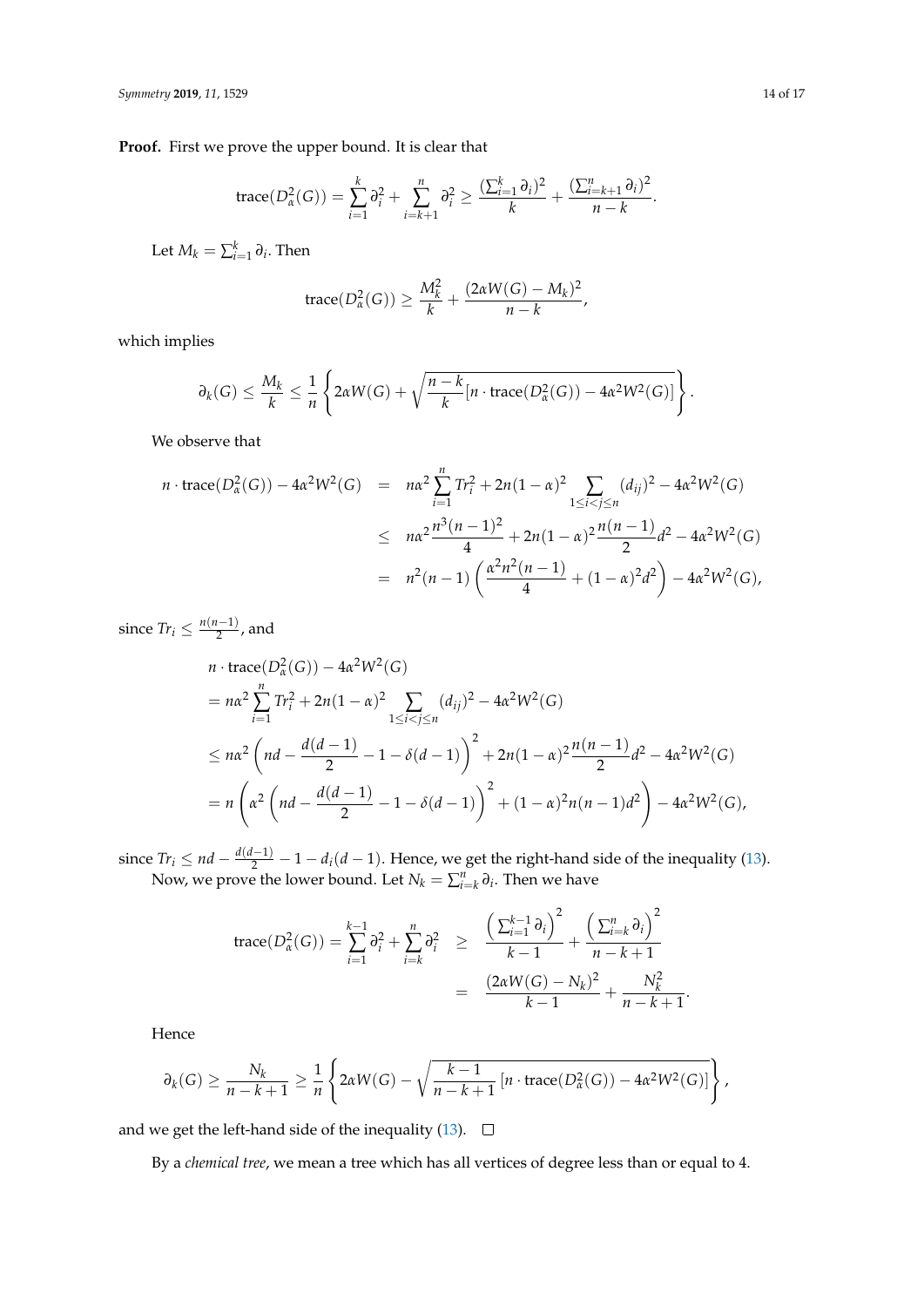<span id="page-14-1"></span>**Example 3.** In Figure [1,](#page-14-1) we depicted a chemical tree of order  $n = 5$ .



**Figure 1.** A chemical tree *T*.

*The distance matrix of T is*

 $D(T) =$  $\sqrt{ }$  0 1 2 3 3 1 0 1 2 2 2 1 0 1 1 3 2 1 0 2 3 2 1 2 0  $\setminus$  $\cdot$ 

.

*Let*  $\mu_1, \ldots, \mu_5$  *be the distance eigenvalues of the tree T. Then one can easily see that*  $\mu_1 = 7.46$ ,  $\mu_2 = -0.51$ ,  $\mu_3 = -1.08$ ,  $\mu_4 = -2$  and  $\mu_5 = -3.86$ . Note that, as  $D_0(T) = D(T)$ , taking  $\alpha = 0$  in Theorem [8,](#page-12-1) then for *n* = 5 *we get* −6 $\sqrt{\frac{k-1}{6-k}} \leq \mu_k \leq 6\sqrt{\frac{5-k}{k}}$ , for any  $1 \leq k \leq$  5. For example, −6  $\leq \mu_1 \leq$  12 and −3  $\leq \mu_2 \leq$  7.3.

## **4. Conclusions**

Motivated by an article entitled "Merging the *A*- and *Q*-spectral theories" by V. Nikiforov [\[33\]](#page-16-0), recently, Cui et al. [\[15\]](#page-15-9) dealt with the integration of spectra of distance matrix and distance signless Laplacian through elegant convex combinations accommodating vertex transmissions as well as distance matrix. For  $\alpha \in [0,1]$ , the generalized distance matrix is known as  $D_{\alpha}(G) = \alpha Tr(G) + (1$ *α*)*D*(*G*). Our results shed light on some properties of  $D<sub>\alpha</sub>(G)$  and contribute to establishing new inequalities (such as lower and upper bounds) connecting varied interesting graph invariants. We established some bounds for the generalized distance spectral radius for a connected graph using various identities like the number of vertices *n*, the diameter, the minimum degree, the second minimum degree, the transmission degree, the second transmission degree and the parameter *α*, improving some bounds recently given in the literature. We also characterized the extremal graphs attaining these bounds. Notice that the current work mainly focuses to determine some bounds for the spectral radius (largest eigenvalue) of the generalized distance matrix. It would be interesting to derive some bounds for other important eigenvalues such as the smallest eigenvalue as well as the second largest eigenvalue of this matrix.

**Author Contributions:** conceptualization, A.A., M.B. and H.A.G.; formal analysis, A.A., M.B., H.A.G. and Y.S.; writing—original draft preparation, A.A., M.B. and H.A.G.; writing—review and editing, A.A., M.B., H.A.G. and Y.S.; project administration, A.A.; funding acquisition, Y.S.

**Funding:** Y. Shang was supported by UoA Flexible Fund No. 201920A1001 from Northumbria University.

**Acknowledgments:** The authors would like to thank the academic editor and the four anonymous referees for their constructive comments that helped improve the quality of the paper.

**Conflicts of Interest:** The authors declare no conflict of interest.

#### **References**

- <span id="page-14-0"></span>1. Alhevaz, A.; Baghipur, M.; Ganie, H.A.; Pirzada, S. Brouwer type conjecture for the eigenvalues of distance signless Laplacian matrix of a graph. *Linear Multilinear Algebra* **2019**, doi:10.1080/03081087.2019.1679074.
- 2. Alhevaz, A.; Baghipur, M.; Hashemi, E. Further results on the distance signless Laplacian spectrum of graphs. *Asian-Eur. J. Math.* **2018**, *11*, 1850066.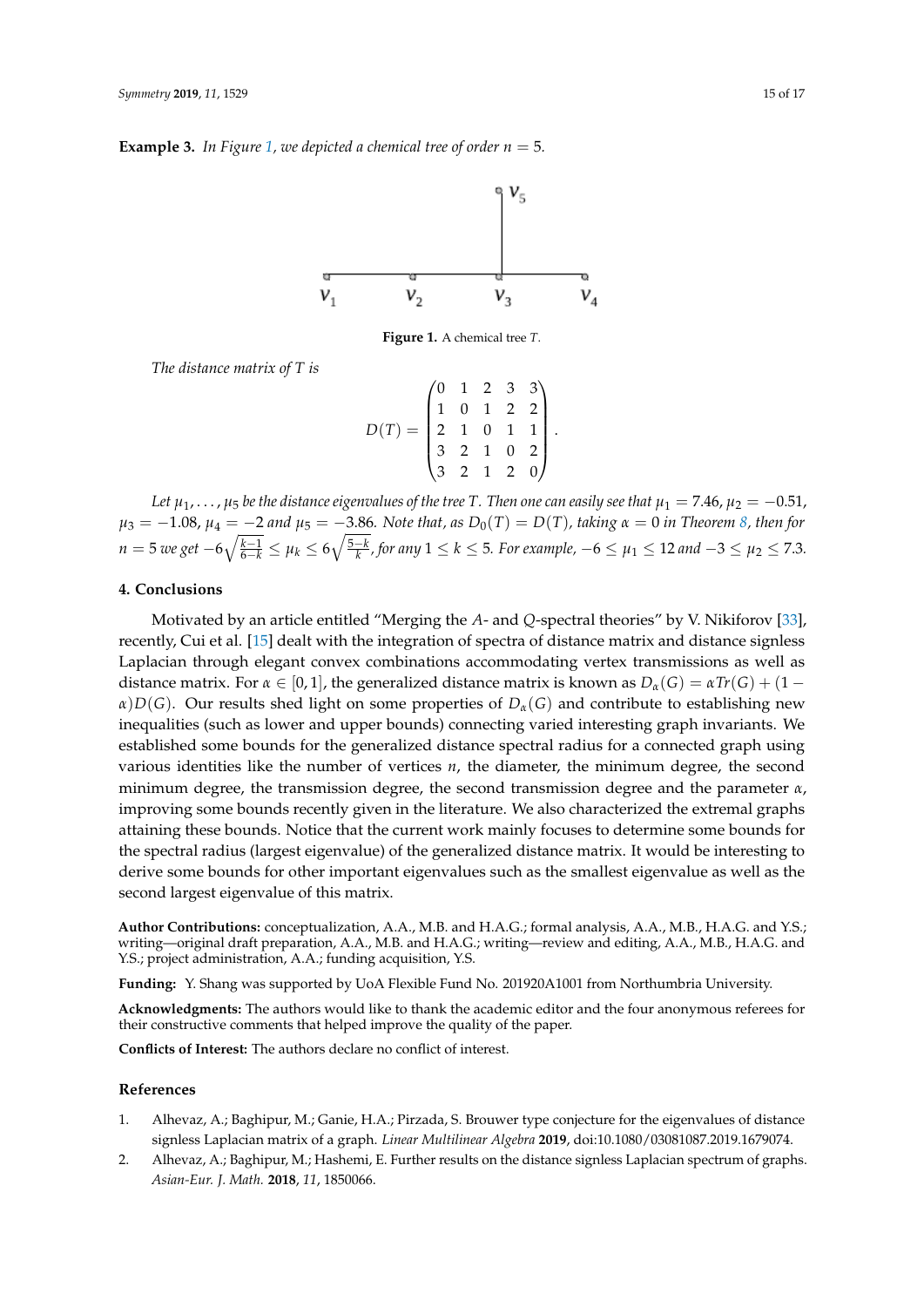- <span id="page-15-21"></span>3. Alhevaz, A.; Baghipur, M.; Hashemi, E.; Ramane, H.S. On the distance signless Laplacian spectrum of graphs. *Bull. Malay. Math. Sci. Soc.* **2019**, *42*, 2603–2621.
- <span id="page-15-14"></span>4. Alhevaz, A.; Baghipur, M.; Paul, S. On the distance signless Laplacian spectral radius and the distance signless Laplacian energy of graphs. *Discrete Math. Algorithms Appl.* **2018**, *10*, 1850035.
- <span id="page-15-15"></span>5. Alhevaz, A.; Baghipur, M.; Pirzada, S. On distance signless Laplacian Estrada index and energy of graphs. *Kragujevac J. Math.* **2021**, *45*, 837–858.
- <span id="page-15-0"></span>6. Aouchiche, M.; Hansen, P. Distance spectra of graphs: A survey. *Linear Algebra Appl.* **2014**, *458*, 301–386.
- <span id="page-15-4"></span>7. Aouchiche, M.; Hansen, P. Two Laplacians for the distance matrix of a graph. *Linear Algebra Appl.* **2013**, *439*, 21–33.
- <span id="page-15-24"></span>8. Aouchiche, M.; Hansen, P. On the distance signless Laplacian of a graph. *Linear Multilinear Algebra* **2016**, *64*, 1113–1123.
- <span id="page-15-5"></span>9. Aouchiche, M.; Hansen, P. Some properties of distance Laplacian spectra of a graph. *Czechoslovak Math. J.* **2014**, *64*, 751–761.
- <span id="page-15-12"></span>10. Aouchiche, M.; Hansen, P. Distance Laplacian eigenvalues and chromatic number in graphs. *Filomat* **2017**, *31*, 2545–2555.
- <span id="page-15-18"></span>11. Aouchiche, M.; Hansen, P. Cospectrality of graphs with respect to distance matrices. *Appl. Math. Comput.* **2018**, *325*, 309–321.
- <span id="page-15-1"></span>12. Bapat, R.B. Determinant of the distance matrix of a tree with matrix weights. *Linear Algebra Appl.* **2006**, *416*, 2–7.
- <span id="page-15-2"></span>13. Bapat, R.B.; Kirkland, S.J.; Neumann, M. On distance matrices and Laplacians. *Linear Algebra Appl.* **2005**, *401*, 193–209.
- <span id="page-15-3"></span>14. Bapat, R.B.; Lal, A.K.; Pati, S. A *q*-analogue of the distance matrix of a tree. *Linear Algebra Appl.* **2006**, *416*, 799–814.
- <span id="page-15-9"></span>15. Cui, S.Y.; He, J.X.; Tian, G.X. The generalized distance matrix. *Linear Algebra Appl.* **2019**, *563*, 1–23.
- <span id="page-15-6"></span>16. Cvetković, D. Signless Laplacians and line graphs. Bull. Acad. Serbe Sci. Arts Cl. Sci. Math. Natur. Sci. Math. **2005**, *131*, 85–92.
- <span id="page-15-7"></span>17. Cvetković, D. New theorems for signless Laplacians eigenvalues. *Bull. Acad. Serbe Sci. Arts Cl. Sci. Math. Natur. Sci. Math.* **2008**, *137*, 131–146.
- 18. Cvetković, D.; Simić, S.K. Towards a spectral theory of graphs based on the signless Laplacian I. *Publ. Inst. Math. (Beograd)* **2009**, *85*, 19–33.
- 19. Cvetkovi´c, D.; Simi´c, S.K. Towards a spectral theory of graphs based on the signless Laplacian II. *Linear Algebra Appl.* **2010**, *432*, 2257–2272.
- <span id="page-15-8"></span>20. Cvetković, D.; Simić, S.K. Towards a spectral theory of graphs based on the signless Laplacian III. *Appl. Anal. Discrete Math.* **2010**, *4*, 156–166.
- <span id="page-15-13"></span>21. Das, K.C.; Aouchiche, M.; Hansen, P. On distance Laplacian and distance signless Laplacian eigenvalues of graphs. *Linear Multilinear Algebra* **2019**, *67*, 2307–2324.
- <span id="page-15-16"></span>22. Das, K.C.; Aouchiche, M.; Hansen, P. On (distance) Laplacian energy and (distance) signless Laplacian energy of graphs. *Discrete Appl. Math.* **2018**, *243*, 172–185.
- <span id="page-15-17"></span>23. Diaz, R.C.; Rojo, O. Sharp upper bounds on the distance energies of a graph. *Linear Algebra Appl.* **2018**, *545*, 55–75.
- <span id="page-15-10"></span>24. Duan, X.; Zhou, B. Sharp bounds on the spectral radius of a nonnegative matrix. *Linear Algebra Appl.* **2013**, *439*, 2961–2970.
- <span id="page-15-19"></span>25. Fernandes, R.; de Freitas, M.A.A.; da Silva, C.M., Jr.; Del-Vecchio, R.R. Multiplicities of distance Laplacian eigenvalues and forbidden subgraphs. *Linear Algebra Appl.* **2018**, *541*, 81–93.
- <span id="page-15-11"></span>26. Li, X.; Fan, Y.; Zha, S. A lower bound for the distance signless Laplacian spectral radius of graphs in terms of chromatic number. *J. Math. Res. Appl.* **2014**, *34*, 289–294.
- <span id="page-15-22"></span>27. Li, D.; Wang, G.; Meng, J. On the distance signless Laplacian spectral radius of graphs and digraphs. *Electr. J. Linear Algebra* **2017**, *32*, 438–446.
- <span id="page-15-23"></span>28. Liu, S.; Shu, J. On the largest distance (signless Laplacian) eigenvalue of non-transmission-regular graphs. *Electr. J. Linear Algebra* **2018**, *34*, 459–471.
- <span id="page-15-20"></span>29. Lu, L.; Huang, Q.; Huang, X. On graphs with distance Laplacian spectral radius of multiplicity *n* − 3. *Linear Algebra Appl.* **2017**, *530*, 485–499.